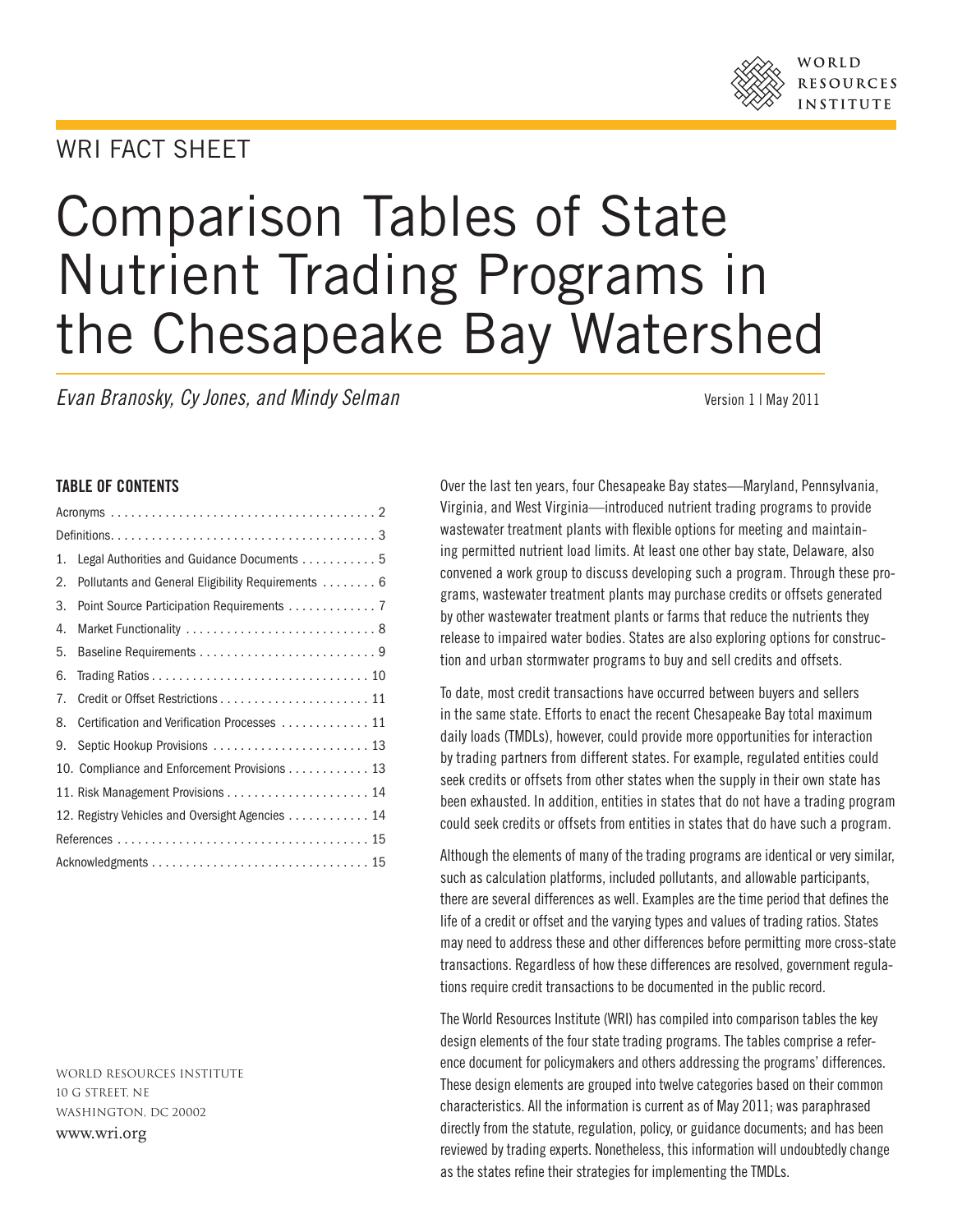## ACRONYMS

| AFL          | Above fall line                                                              | <b>OSDS</b>  | On-site sewage disposal system                       |
|--------------|------------------------------------------------------------------------------|--------------|------------------------------------------------------|
| <b>BFL</b>   | <b>Below fall line</b>                                                       | PADEP        | Pennsylvania Department of Environmental Protection  |
| <b>BMP</b>   | Best management practice                                                     | <b>TMDL</b>  | Total maximum daily load                             |
| CBP          | Chesapeake Bay Program                                                       | TN           | Total nitrogen                                       |
| <b>CBWM</b>  | Chesapeake Bay Watershed Model                                               | <b>TP</b>    | Total phosphorus                                     |
| <b>DNREC</b> | Delaware Department of Natural Resources and<br><b>Environmental Control</b> | <b>USDA</b>  | US Department of Agriculture                         |
| EDU          | Equivalent dwelling unit                                                     | <b>USEPA</b> | <b>US Environmental Protection Agency</b>            |
| <b>ENR</b>   | Enhanced nutrient removal                                                    | VADCR        | Virginia Department of Conservation and Recreation   |
| GPD          | Gallons per day                                                              | VADEQ        | Virginia Department of Environmental Quality         |
| LA           | Load allocation                                                              | VAWQIF       | Virginia Water Quality Improvement Fund              |
| MDA          | Maryland Department of Agriculture                                           | <b>VNCEA</b> | Virginia Nutrient Credit Exchange Association        |
| <b>MDE</b>   | Maryland Department of the Environment                                       | <b>VPDES</b> | Virginia Pollutant Discharge Elimination System      |
| <b>MEP</b>   | Maximum extent practicable                                                   | <b>VSWMP</b> | Virginia Stormwater Management Program               |
| MGD          | Million gallons per day                                                      | WLA          | Waste load allocation                                |
| MS4          | Municipal separate storm sewer system                                        | <b>WVDEP</b> | West Virginia Department of Environmental Protection |
| <b>NPDES</b> | National Pollutant Discharge Elimination System                              | <b>WWTP</b>  | Wastewater treatment plant                           |
| <b>NRCS</b>  | <b>Natural Resources Conservation Service</b>                                |              |                                                      |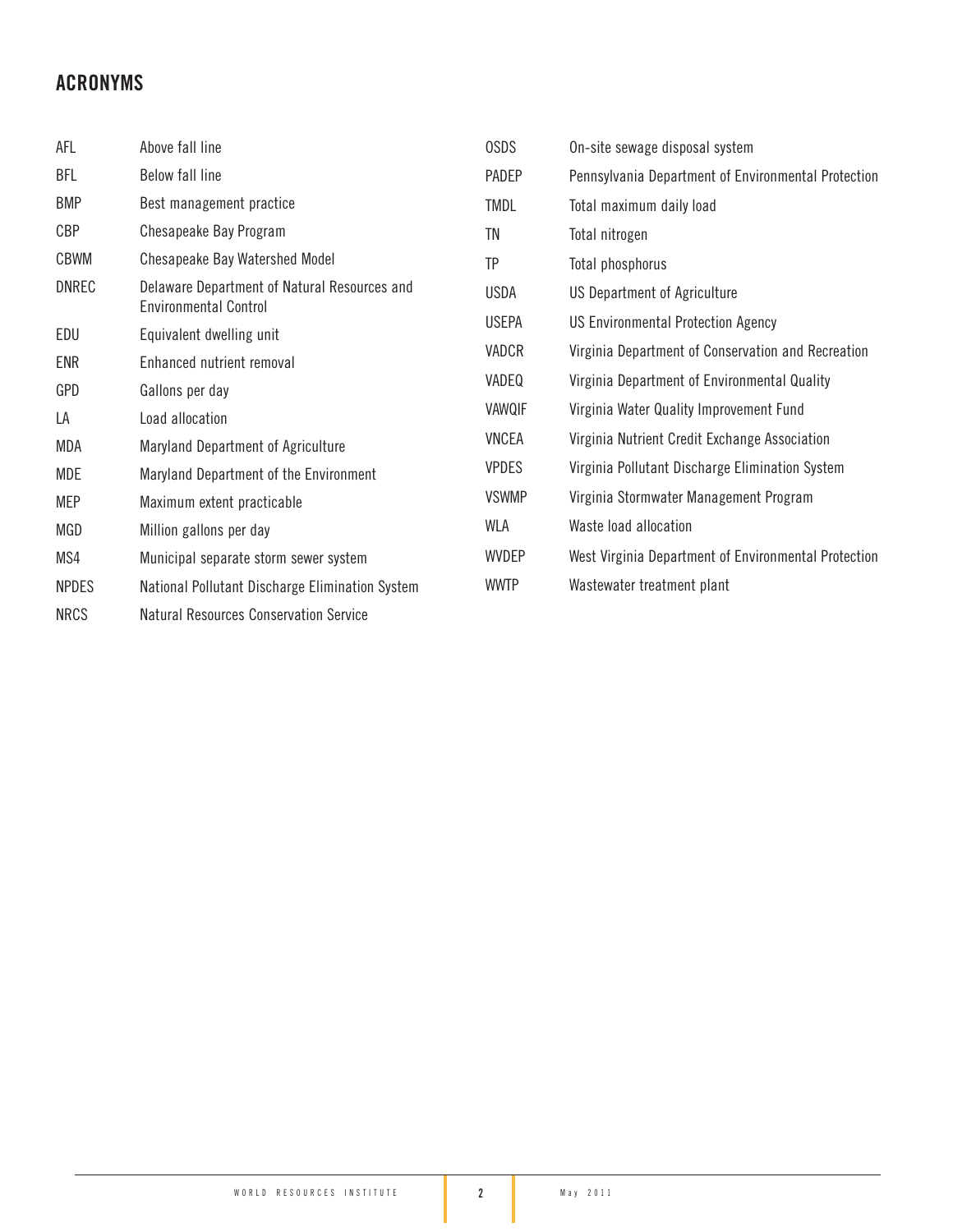## DEFINITIONS

*Note: The definitions of some terms in this section differ among states and government agencies.*

Additionality: A concept in which credits sold by a nonpoint source to a point source must be the result of load reductions that would not have been made without the trade (i.e., they must be in addition to expected "no-trade" load reductions) (Jones et al. 2006).

Best management practices (BMPs): Methods, measures, or practices determined to be the most reasonable and cost-effective means for landowners to meet certain, generally nonpoint source, pollution control needs. BMPs include structural and nonstructural controls and operation and maintenance procedures (USEPA 2011c). The states' specific definitions vary.

BMP verification: Procedures for ensuring that BMPs reduce nutrients and/or sediments in compliance with the trading program's rules.

Bubble permit: A NPDES permit covering multiple wastewater treatment plants, which collectively must meet the "bubble."

Credit: Unit of pollutant discharge expressed in the mass-per-unit time created when a discharger reduces its discharge of the pollutant below its baseline requirement (Jones et al. 2006). The mass-per-unit time used to define a credit in all the bay states' trading programs is one pound of nitrogen or phosphorus delivered to the bay's tidal waters each year.

Credit certification: The application and approval process for a project intended to generate credits.

Credit registration: The process of assigning a registration number to a verified and certified credit.

Critical areas: A term specific to Maryland for all waters of the Chesapeake Bay, the Atlantic coastal bays, and their tributary streams; all lands under these waters; and all lands within one thousand feet of the landward edge of tidal waters or adjacent tidal wetlands (adapted from MDOT 2011).

Delivery ratio: A trading ratio accounting for the amount of each pound of pollutant that is naturally removed as it travels from the edge of a CBWM segment to tidal waters. The states' definitions vary.

Design flow: The average flow that a wastewater treatment plant is designed to treat in order to comply with effluent limitations.

Edge-of-segment ratio: A trading ratio accounting for the amount of each pound of pollutant that is naturally removed as it travels from the geographic point where it is discharged to the boundary of a CBWM segment. The states' definitions vary.

Enhanced nutrient removal (ENR): The technologies for wastewater treatment plants that can reduce average effluent concentrations to 3 mg/L TN and 0.3 mg/L TP.

Everywhere else: A term specific to Maryland for that state's Chesapeake Bay drainage beyond the Patuxent and Potomac rivers, which includes the Eastern Shore, the Susquehanna River, and the Western Shore.

Fall line: The geological boundary where the coastal plain meets the Piedmont region. Pollutants discharged "above the fall line" have less impact on the bay's water quality than do those pollutants discharged "below the fall line."

General permit: A NPDES permit covering a category of dischargers rather an individual facility.

Landowners: Properties other than crop farms that can generate nonpoint source credits.

Load allocation (LA): The portion of the pollutant loading capacity from a total maximum daily load attributed to existing or future nonpoint sources of pollution (adapted from USEPA 2011a).

Maximum extent practicable (MEP): The standard for MS4 compliance with NPDES permits. The states' definitions vary.

Municipal separate storm sewer system (MS4): A defined stormwater area regulated under a NPDES permit. MS4s may be phase I (an urban area of 100,000 or more people) or phase II (a US Census–designated "urbanized area" with fewer than 100,000 people) (adapted from USEPA 2011b).

National Pollutant Discharge Elimination System (NPDES): A national program for issuing, modifying, revoking and reissuing, terminating, monitoring, and enforcing operating permits for some sources of pollutant discharge into surface waters (adapted from USEPA 2011a).

Nonpoint source: An undefined, nondiscrete pollution source covering a large area (e.g., septic tanks, animal-keeping practices, crop farms, forestry practices, urban and rural runoff) (adapted from USEPA 2011a).

Nonsignificant point source: The approximately 4,700 wastewater treatment plants that collectively emit substantially less pollution than do significant WWTPs. Some nonsignificant plants thus do not face nutrient load limits.

**Offset:** A pound of reduction can be either a credit or an offset, depending on how it is used. Reductions used to offset discharges caused by new growth are frequently referred to as *offset credits,* or just *offsets*. Credits used to achieve a cap or to prevent year-to-year operational violations are usually known merely as *credits*.

On-site sewage disposal system (OSDS): A self-contained treatment unit used in areas without access to a public sewer; also referred to as *septic systems* and/or *on-lot systems.*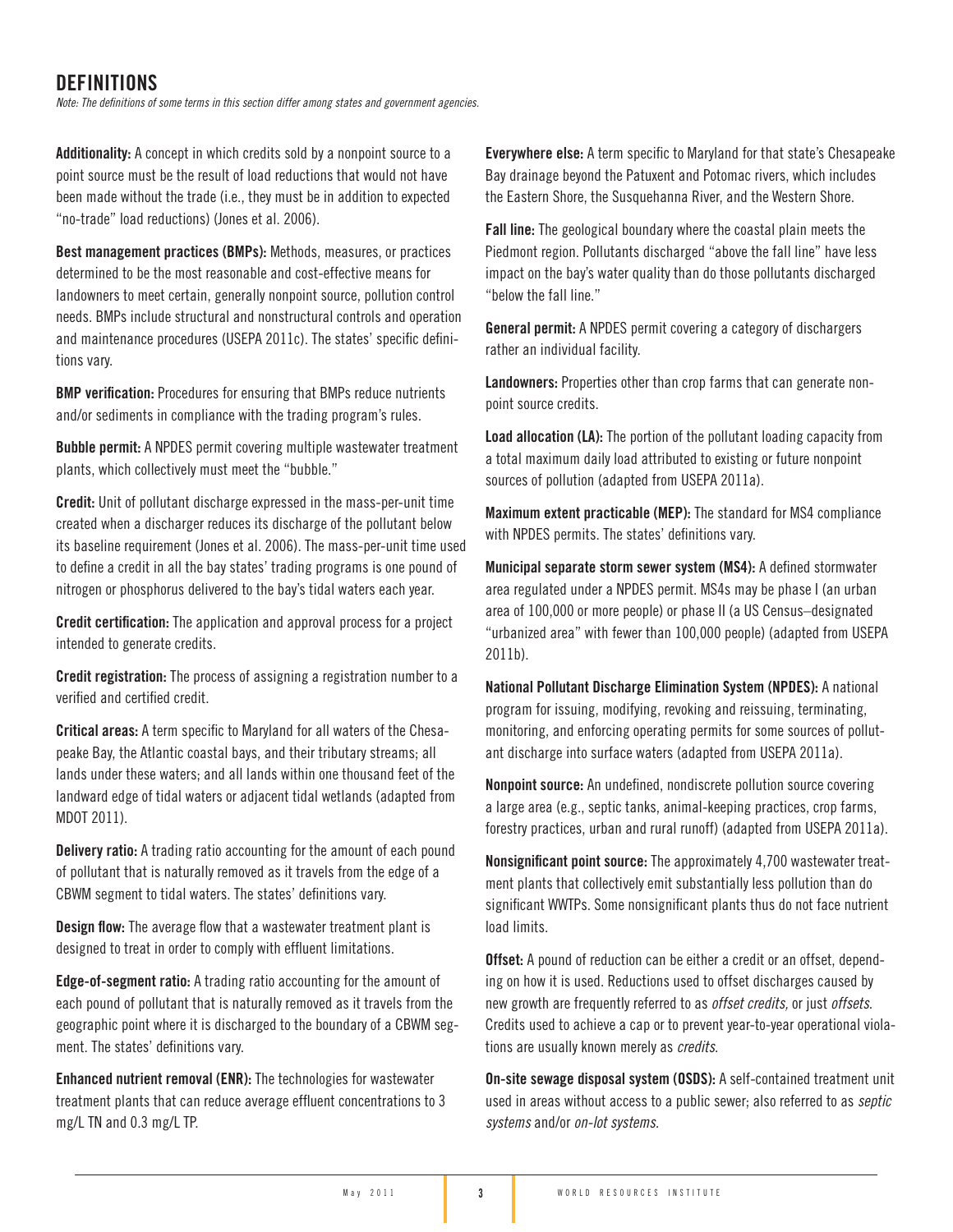Point source: A discrete conveyance that emits pollution (e.g., a municipal WWTP, an industrial WWTP, MS4s) (adapted from USEPA 2011a).

Reserve ratio: A trading ratio that allocates a portion of each credit into a credit insurance pool. The states' definitions vary.

Retirement ratio: A trading ratio that discounts each credit to ensure that a trade results in a net improvement of water quality. The states' definitions vary.

Significant point source: The approximately 480 wastewater treatment plants responsible for most of the pollutants from wastewater treatment entering Chesapeake Bay. The bay states' definitions of design flow for significant wastewater treatment plants vary.

Third parties: Those entities other than government agencies and market participants—such as aggregators, consulting firms, soil and water districts, and environmental organizations—that help administer trading programs.

Total maximum daily load (TMDL): The sum of the individual waste load allocations for point sources, load allocations for nonpoint sources and natural background, and a margin of safety expressed in terms of mass per time, toxicity, or other appropriate measures (adapted from USEPA 2011a).

Tributary strategies: Those plans developed by Chesapeake Bay jurisdictions in the early 2000s to demonstrate their progress toward meeting voluntary pollutant-reduction goals.

True-up period: The designated time period when point sources may purchase credits to meet the previous year's obligations.

Uncertainty ratios: Those trading ratios that account for the variability in nutrient removal efficiencies for agricultural best management practices that may be based on scientific uncertainty or random weather fluctuations. The states' definitions vary.

Waste load allocation (WLA): The portion of the receiving water's loading capacity allocated to one of its existing or future point sources of pollution (adapted from USEPA 2011a).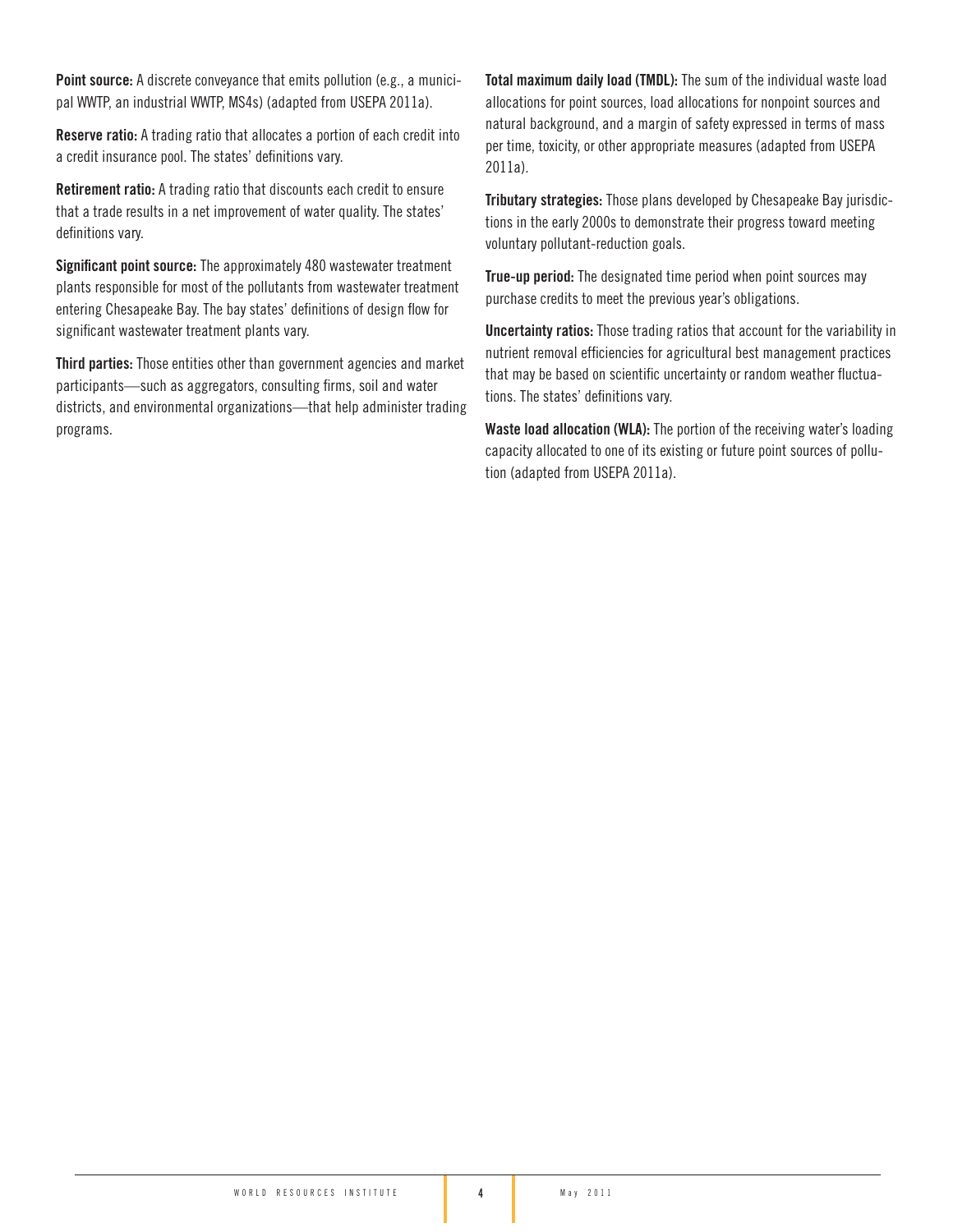#### Table 1. LEGAL AUTHORITIES AND GUIDANCE DOCUMENTS

All state trading programs in the Chesapeake Bay watershed offer flexible options to point sources for meeting or maintaining the load limits of their National Pollutant Discharge Elimination System (NPDES) permits. The states are delegated authority to run their own NPDES programs when they meet the minimum criteria established by the US Environmental Protection Agency. For this reason, the state trading programs reflect each state's policy preferences and legal obligations. Table 1 compares the states' legal authorities to enact trading programs and the available reference documents, and table 2 compares the general information about the pollutants of concern and the trading programs' participation.

| <b>State</b>  | <b>Statute</b>                                                                                                                                                                                                                                                                                                        |
|---------------|-----------------------------------------------------------------------------------------------------------------------------------------------------------------------------------------------------------------------------------------------------------------------------------------------------------------------|
| Maryland      | • Act of May 4, 2010, ch. 447, §§ 8-901 through 8-904, Md. Agriculture Code Ann. (regarding a voluntary agricultural nutrient credit certification<br>program).                                                                                                                                                       |
| Virginia      | • Act of March 24, 2005, ch. 62.1, §§ 62.1-44.19:12 through 62.1-44.19:19, 2005 Va. Acts (establishing nutrient exchange or trading program).                                                                                                                                                                         |
|               | • Act of March 27, 2009, ch. 364, § 10.1-603.8:1, 2009 Va. Acts (establishing stormwater nonpoint nutrient offsets).                                                                                                                                                                                                  |
|               | <b>Regulation</b>                                                                                                                                                                                                                                                                                                     |
| Pennsylvania  | • Pennsylvania Nutrient Credit Trading Regulation, 25 Pa. Code § 96.8 (relating to use of offsets and tradable credits from pollution reduction<br>activities in the Chesapeake Bay watershed). Available at http://www.pabulletin.com/secure/data/vol40/40-41/1927.html.                                             |
| Virginia      | • General VPDES Watershed Permit Regulation for TN and TP Discharges and Nutrient Trading in the Chesapeake Bay watershed in Virginia, 9 VAC<br>25-820-10 et seg. Available at http://www.deg.state.va.us/export/sites/default/vpdes/pdf/9VAC25-820-NutrientDischargesGP2007-Amd2008.pdf.                             |
|               | <b>Policy</b>                                                                                                                                                                                                                                                                                                         |
| Maryland      | • MDE. 2008. Maryland Policy for Nutrient Cap Management and Trading in Maryland's Chesapeake Bay Watershed. Available at<br>http://www.mde.state.md.us/assets/document/NutrientCap_Trading_Policy.pdf.                                                                                                               |
|               | • MDA. 2008. Maryland Policy for Nutrient Cap Management and Trading in Maryland's Chesapeake Bay Watershed Phase II-A: Guidelines for the<br>Generation of Agricultural Nonpoint Nutrient Credits. Draft, Annapolis. Available at<br>http://www.mdnutrienttrading.com/docs/Phase%20II-A_Crdt%20Generation.pdf.       |
|               | • MDA. 2008. Maryland Policy for Nutrient Cap Management and Trading in Maryland's Chesapeake Bay Watershed Phase II-B: Guidelines for the<br>Exchange of Nonpoint Credits Maryland's Trading Market Place. Draft, Annapolis. Available at<br>http://www.mdnutrienttrading.com/docs/Phase%20II-B_Crdt%20Purchase.pdf. |
|               | Guidance                                                                                                                                                                                                                                                                                                              |
| Maryland      | • MDA. 2011. Producing and Selling Credits in Maryland's Nutrient Trading Market: Guidance for Agricultural Producers and Landowners in the<br>Chesapeake Bay Watershed.                                                                                                                                              |
| Virginia      | • VADEQ. 2008. Trading Nutrient Reductions from Nonpoint Source Best Management Practices in the Chesapeake Bay Watershed: Guidance for<br>Agricultural Landowners and Your Potential Trading Partners. Available at http://www.dcr.virginia.gov/documents/IrswoTradingGuidance.pdf.                                  |
|               | • VADCR. 2009. Virginia Soil and Water Conservation Board Guidance Document on Stormwater Nonpoint Nutrient Offsets. Available at<br>http://www.dcr.virginia.gov/documents/lr0ffsetPolicyFinal.pdf.                                                                                                                   |
| West Virginia | • WVDEP. 2009. West Virginia Water Quality Nutrient Credit Trading Program. Charleston. <sup>a</sup><br>Available at http://wwwri.nrcce.wvu.edu/programs/pwqb/pdf/WVDEP_Trading_Guidance_finalDEP8%2015%2009.pdf.                                                                                                     |
| Note          | a. The parent document provides guidance for all current or future nutrient trading programs in the state of West Virginia. Appendix A contains specific rules for trading in the<br>Potomac River basin of West Virginia.                                                                                            |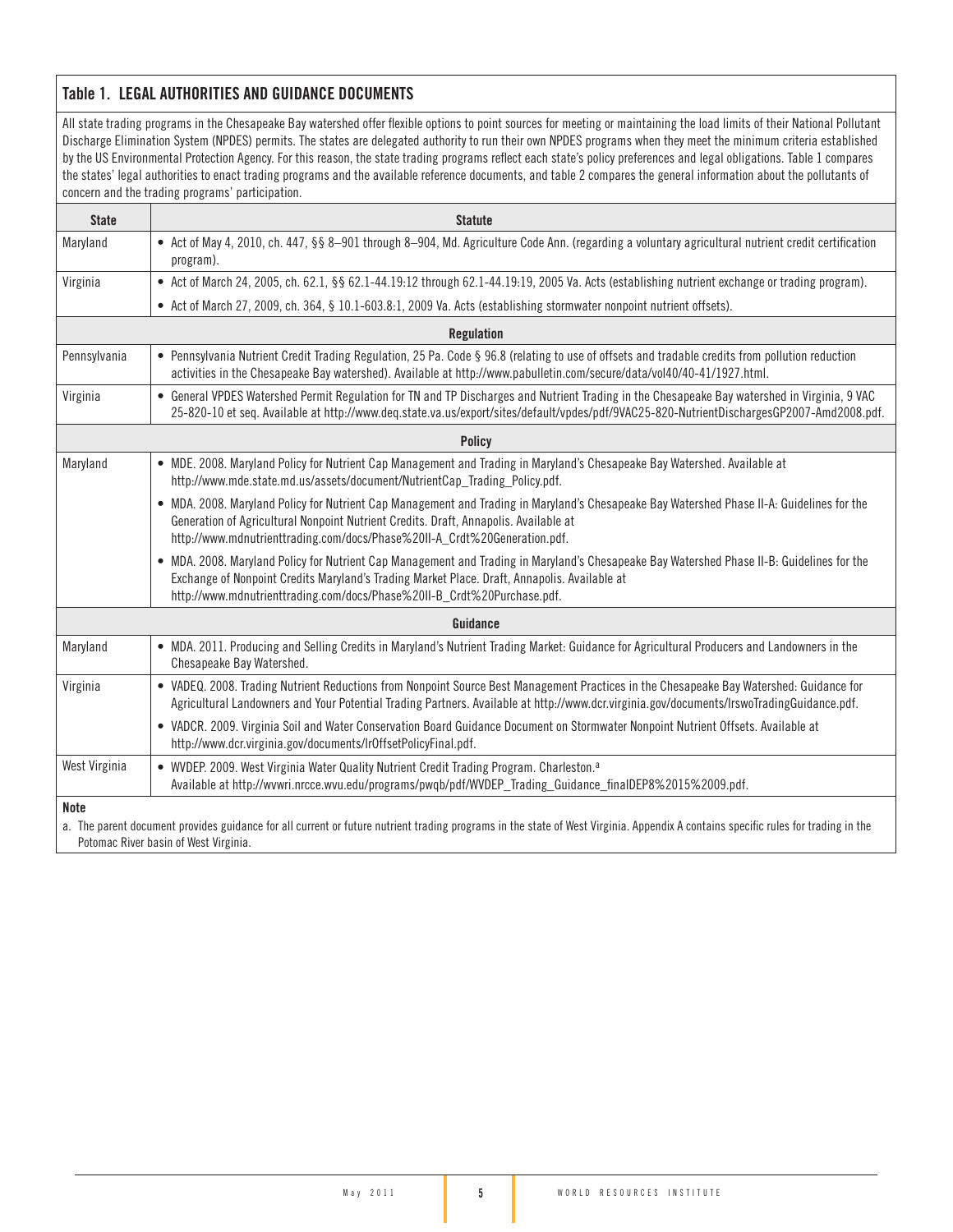| Table 2. POLLUTANTS AND GENERAL ELIGIBILITY REQUIREMENTS                     |                                                                                                                                                                                                                                                                                                                                                                                                                                                                                                |                                                                                                                                                                                     |                                                                                                                                                                                                                                                                                                                                    |                                                                                                                                                                                                     |  |  |
|------------------------------------------------------------------------------|------------------------------------------------------------------------------------------------------------------------------------------------------------------------------------------------------------------------------------------------------------------------------------------------------------------------------------------------------------------------------------------------------------------------------------------------------------------------------------------------|-------------------------------------------------------------------------------------------------------------------------------------------------------------------------------------|------------------------------------------------------------------------------------------------------------------------------------------------------------------------------------------------------------------------------------------------------------------------------------------------------------------------------------|-----------------------------------------------------------------------------------------------------------------------------------------------------------------------------------------------------|--|--|
| <b>Feature</b>                                                               | <b>Maryland</b>                                                                                                                                                                                                                                                                                                                                                                                                                                                                                | Pennsylvania                                                                                                                                                                        | Virginia                                                                                                                                                                                                                                                                                                                           | <b>West Virginia</b>                                                                                                                                                                                |  |  |
| <b>Pollutants that can be</b><br>traded <sup>a</sup>                         | • Nitrogen<br>• Phosphorus<br>• Sediment                                                                                                                                                                                                                                                                                                                                                                                                                                                       | • Nitrogen<br>• Phosphorus<br>• Sediment                                                                                                                                            | • Nitrogen<br>• Phosphorus                                                                                                                                                                                                                                                                                                         | • Nitrogen<br>• Phosphorus<br>• Sediment                                                                                                                                                            |  |  |
| Eligible market partici-<br>pants                                            | • Agricultural operations<br>• Nonsignificant point sources<br>• Other landowners<br>• Significant point sources<br>• Third parties                                                                                                                                                                                                                                                                                                                                                            | • Nonpoint sources (e.g.,<br>agricultural operations, other<br>landowners)<br>• Nonsignificant point sources<br>• Significant point sources<br>• Third parties                      | • Agricultural operations<br>• Construction stormwater<br>projects<br>• Nonsignificant point sources<br>• Other landowners<br>• Significant point sources<br>• Third parties                                                                                                                                                       | • Agricultural operations<br>• Nonsignificant point sources <sup>b</sup><br>• Other landowners<br>• Significant point sources <sup>b</sup><br>• Third parties                                       |  |  |
| <b>General eligibility</b><br>requirements for credit<br>purchases           | • Existing significant point<br>sources must have ENR in<br>operation before purchasing<br>credits or offsets.<br>• Point sources accommodate<br>growth by purchasing offsets<br>generated by point or non-<br>point sources.                                                                                                                                                                                                                                                                  | • Existing point sources may<br>purchase credits generated<br>by point or nonpoint sources<br>to meet annual load limits<br>subject to additional condi-<br>tions of NPDES permits. | • Existing point sources may<br>purchase credits generated<br>by other point sources to meet<br>annual load limits subject<br>to additional conditions of<br>NPDES permits.<br>• Point sources accommodate<br>growth by purchasing offsets<br>in the form of WLAs from<br>other point sources or offsets<br>from nonpoint sources. | • Existing point sources must<br>have NPDES permits and may<br>purchase credits generated<br>by point or nonpoint sources<br>to meet annual load limits<br>subject to conditions of the<br>permits. |  |  |
| <b>General eligibility</b><br>requirements for credit<br>and/or offset sales | • Significant point sources<br>must have ENR in operation<br>before selling credits.<br>• WLA cannot be sold until it<br>has been adopted in a NPDES<br>permit through the public<br>review process.<br>• Nonsignificant point sources<br>must have annual load limits<br>for nutrients. <sup>c</sup><br>• Sellers must meet baseline<br>requirements.<br>• Facilities trading excess<br>credits based on excess<br>capacity must demonstrate<br>consistency with water and<br>sewerage plans. | • Sellers must meet baseline<br>and applicable threshold<br>requirements before selling<br>credits.                                                                                 | • WLAs or compliance credits<br>and offsets cannot be sold<br>unless the facility for which<br>the WLA was granted has<br>been constructed and is<br>operating.<br>• Sellers must meet baseline<br>requirements before selling<br>offsets.                                                                                         | • Point sources must have<br>NPDES permits that contain<br>annual load limits for nutri-<br>ents and/or sediment.<br>• Sellers must meet baseline<br>requirements before selling<br>credits.        |  |  |

#### Notes

a. Pollutants must be traded individually.

b. The West Virginia guidance document does not use the terms *nonsignificant point sources* and *significant point sources.* Rather, it allows "point sources facing nutrient or sediment allocations" (i.e., both significant and nonsignificant point sources with NPDES permits that contain numeric nutrient and/or sediment load limits) and "point sources not facing nutrient or sediment allocations" (i.e., entities such as municipal stormwater programs that operate under a general MS4 permit that contains monitoring, reporting, and/or management requirements and not numeric nutrient and/or sediment load limits) to participate.

c. The cutoff discharge for nonsignificant dischargers to participate in the Maryland trading program is 6,100 lbs TN and 457 lbs TP or more per year.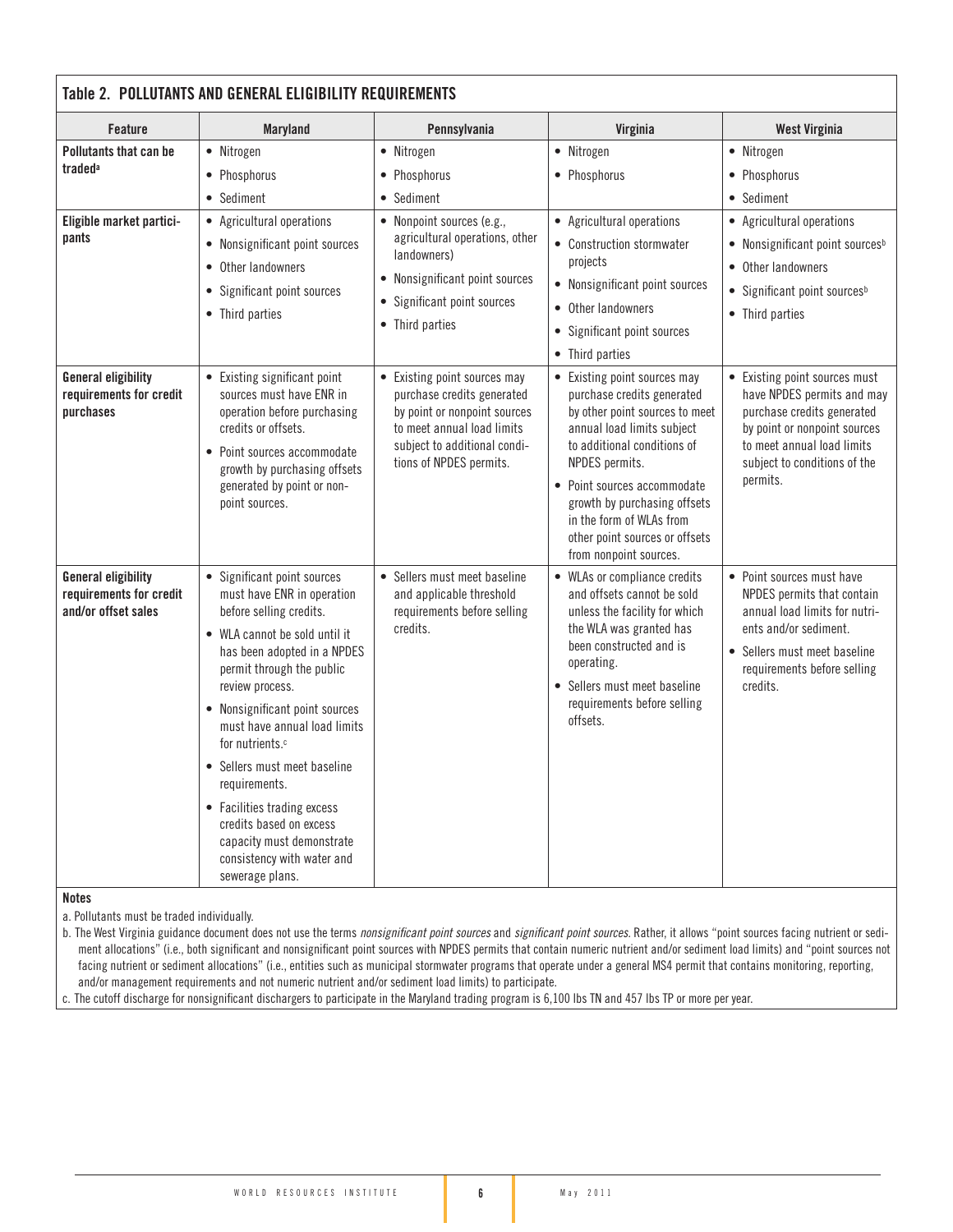#### Table 3. POINT SOURCE PARTICIPATION REQUIREMENTS

Point sources such as wastewater treatment plants (WWTPs) and municipal separate storm sewer systems (MS4s) are major sources of nutrient pollution impairing Chesapeake Bay. At the same time, these entities face the source sectors' highest costs of reducing their nutrient discharge (Jones et al. 2010). The purpose of nutrient trading programs is therefore to provide regulated point sources with less expensive and more flexible options for complying with discharge requirements. Federal and state laws designed to improve water quality, however, require point sources to adhere to certain standards that could affect their participation in state trading programs. Table 3 compares those requirements that could affect the point sources' participation in trading programs.

| Feature                                                                           | <b>Maryland</b>                                                                                                                                                                                                                                                                                                                                                            | Pennsylvania                                                                                                                                                                                                                        | Virginia                                                                                                                                                                                                                                                                                                                                                                                                                                                                   | <b>West Virginia</b>                                                                                            |
|-----------------------------------------------------------------------------------|----------------------------------------------------------------------------------------------------------------------------------------------------------------------------------------------------------------------------------------------------------------------------------------------------------------------------------------------------------------------------|-------------------------------------------------------------------------------------------------------------------------------------------------------------------------------------------------------------------------------------|----------------------------------------------------------------------------------------------------------------------------------------------------------------------------------------------------------------------------------------------------------------------------------------------------------------------------------------------------------------------------------------------------------------------------------------------------------------------------|-----------------------------------------------------------------------------------------------------------------|
| <b>Existing point sources</b><br>subject to nutrient and<br>sediment requirements | • Sewage treatment facilities<br>with annual average design<br>flows of $\geq$ 0.5 MGD<br>• Industrial WWTPs that<br>discharge $\geq$ 75 lbs TN and<br>25 lbs TP per day<br>• Expanding nonsignificant<br>WWTPs with annual average<br>design flows of $< 0.5$ MGD                                                                                                         | • Sewage treatment facilities<br>with annual average design<br>flows of $\geq$ 0.4 MGD as of<br>August 29, 2005<br>• Industrial WWTPs                                                                                               | • Sewage treatment facilities<br>above the fall line with annual<br>average design flows of $\geq 0.5$<br>MGD or industrial facilities with<br>an equivalent load<br>• Sewage treatment facilities<br>below the fall line with annual<br>average design flows of $\geq 0.1$<br>MGD or industrial sources with<br>an equivalent load                                                                                                                                        | • Sewage treatment facilities<br>with annual average design<br>flows of $\geq$ 0.05 MGD <sup>a</sup>            |
| Types of point source<br>permits                                                  | • Individual NPDES permit<br>• Bubble permits for owners of<br>multiple WWTPs                                                                                                                                                                                                                                                                                              | • Individual NPDES permit                                                                                                                                                                                                           | • General VPDES watershed permit<br>for TN and TP discharges and nu-<br>trient trading in the Chesapeake<br>Bay watershed in Virginia<br>• Construction permit                                                                                                                                                                                                                                                                                                             | • Individual NPDES permit                                                                                       |
| Effective date of point<br>source nutrient and sedi-<br>ment requirements         | • Varies based on individual<br><b>ENR</b> construction schedules<br>and other NPDES require-<br>ments                                                                                                                                                                                                                                                                     | • Occurs in three phases:b<br>$-$ Phase 1 is October 1,<br>2010.°<br>$-$ Phase 2 is October 1,<br>2012.<br>- Phase 3 is October 1,<br>2013.<br>Facilities with design flows of<br>0.2 to 0.4 MGD will be permit-<br>ted after 2013. | • Currently January 1, 2011, <sup>d</sup> for<br>all basins, including the Eastern<br>Shore and the James, Potomac,<br>Rappahannock, and York rivers                                                                                                                                                                                                                                                                                                                       | • Based on NPDES permit<br>renewal beginning in 2005                                                            |
| New or expanding point<br>source allocations and<br>requirements                  | • New or expanding point<br>sources must offset in-<br>creased loading.<br>• Expanding nonsignificant<br>WWTPs will be assigned<br>loading caps in NPDES<br>permits. <sup>e</sup><br>• New point sources of design<br>flow $\geq 0.1$ MGD must use<br>ENR technology.<br>• New point sources of design<br>flow $< 0.1$ MGD require<br>secondary treatment at a<br>minimum. | • New or expanding point<br>source of any design flow<br>must offset increased load-<br>ing.                                                                                                                                        | • New municipal point sources<br>initiating a discharge after<br>December 31, 2010, of design<br>flow $\geq 0.001$ MGD must offset<br>increased loading.<br>• Expanding municipal point<br>sources of design flow $\geq 0.04$<br>MGD and new or expanding<br>industrial point sources with<br>an equivalent load must offset<br>increased loading.<br>• New stormwater discharges sub-<br>ject to phosphorus controls under<br>the VSWMP must offset increased<br>loading. | • New or expanding point<br>sources of design flow ≥<br>0.05 MGD <sup>a</sup> must offset<br>increased loading. |

Notes

a. If necessary, the design flow value could change in order to implement the bay TMDLs.

b. In the final permits, the effective dates will vary.

c. Phase 1 represents all significant dischargers.

d. The date could change if the TMDLs require greater reductions in the James and York river basins.

e. The cutoff discharge for nonsignificant dischargers to participate in the Maryland trading program is 6,100 lbs TN and 457 lbs TP or more per year.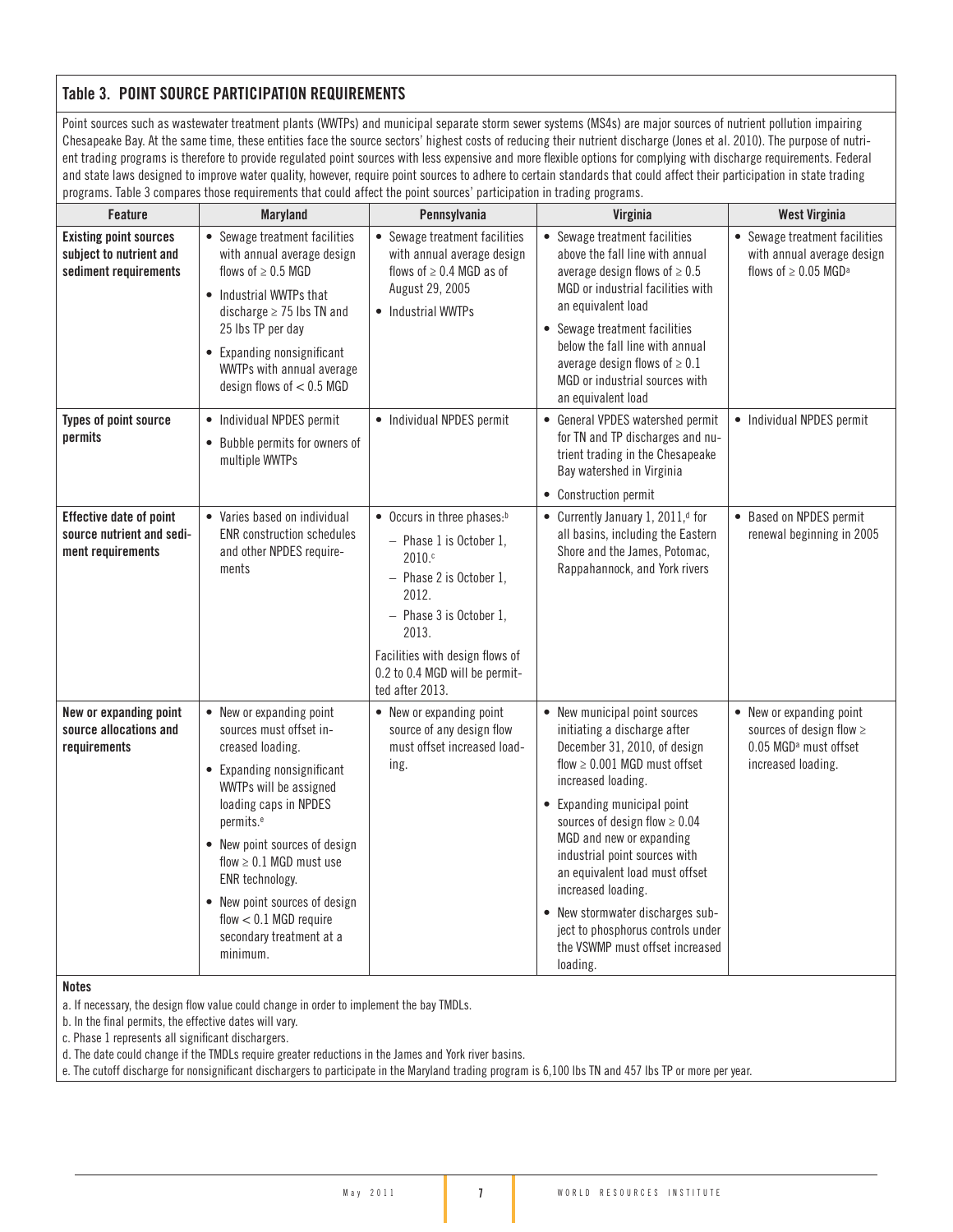#### Table 4. MARKET FUNCTIONALITY

Nutrient trading programs are essentially markets for exchanging nutrient reductions. Like most markets, nutrient markets face restrictions on the geographic areas where they can operate, have standards for exchanged commodities, support price discovery, and affect interactions among market participants. Table 4 compares the markets' functionality of the state trading programs.

| <b>Feature</b>                                                                                                     | <b>Maryland</b>                                                                                                                 | Pennsylvania                                                                                                                    | Virginia                                                                                                                                                                        | <b>West Virginia</b>                                                                                             |
|--------------------------------------------------------------------------------------------------------------------|---------------------------------------------------------------------------------------------------------------------------------|---------------------------------------------------------------------------------------------------------------------------------|---------------------------------------------------------------------------------------------------------------------------------------------------------------------------------|------------------------------------------------------------------------------------------------------------------|
| <b>Trading areas</b>                                                                                               | • Patuxent                                                                                                                      | • Potomac                                                                                                                       | • Eastern Shore <sup>a</sup>                                                                                                                                                    | • Potomac                                                                                                        |
|                                                                                                                    | • Potomac                                                                                                                       | • Susquehanna                                                                                                                   | • James                                                                                                                                                                         |                                                                                                                  |
|                                                                                                                    | • "Everywhere else"                                                                                                             |                                                                                                                                 | • Rappahannock                                                                                                                                                                  |                                                                                                                  |
|                                                                                                                    |                                                                                                                                 |                                                                                                                                 | • Potomac-Shenandoah                                                                                                                                                            |                                                                                                                  |
|                                                                                                                    |                                                                                                                                 |                                                                                                                                 | • York River                                                                                                                                                                    |                                                                                                                  |
| <b>Base credit and/or</b><br>offset calculation                                                                    | • One pound per year delivered to tidal waters                                                                                  |                                                                                                                                 |                                                                                                                                                                                 |                                                                                                                  |
| Life of credit<br>and/or offset                                                                                    | • Credits and offsets last<br>one year.                                                                                         | • Credits last one compliance year<br>(October 1 to September 30).                                                              | • Credits and offsets last one calendar<br>year (January 1 to December 31).                                                                                                     | • Credits last one calendar year<br>(January 1 to December 31).                                                  |
|                                                                                                                    | • BMPs generate credits or<br>offsets for the full year<br>after they are installed. <sup>b</sup>                               | • PADEP may provide a 60-day or<br>shorter true-up period for ad-<br>ditional credit purchases after<br>end of compliance year. |                                                                                                                                                                                 | • WVDEP provides a two-month<br>true-up period for additional<br>credit purchases after end of<br>calendar year. |
| <b>Minimum offset</b><br>requirement                                                                               | • Point sources must secure<br>offsets for at least 10<br>years and submit a plan<br>for an additional 10 years.                | • Point sources must secure<br>credits for at least five years.                                                                 | • Point sources must secure credits for<br>at least 10 years.                                                                                                                   | • Point source offset obliga-<br>tions are determined on a<br>case-by-case basis.                                |
| Credit and/or off-<br>set price setting<br>mechanism                                                               | • The trading market sets<br>the credit and offset price.                                                                       | • The trading market sets the<br>credit price. <sup>c</sup>                                                                     | • The trading market sets the price for<br>offsets generated by nonpoint sources<br>and WLAs exchanged between point<br>sources outside the VAWQIF.                             | • The trading market sets the<br>credit price.                                                                   |
|                                                                                                                    |                                                                                                                                 |                                                                                                                                 | • VNCEA sets the price of compliance<br>credits generated by point sources<br>and exchanged within it.                                                                          |                                                                                                                  |
|                                                                                                                    |                                                                                                                                 |                                                                                                                                 | • VADEQ sets the price for last-resort<br>compliance credits and offsets. <sup>d</sup>                                                                                          |                                                                                                                  |
| <b>Platform for</b><br>calculating gener-<br>ated credits and/<br>or offsets from<br>nonpoint sources <sup>e</sup> | • Maryland Nutrient Trading<br>Tool that combines WRI<br>NutrientNet platform<br>and USDA-NRCS Nutrient<br><b>Tracking Tool</b> | • WRI NutrientNet                                                                                                               | • Lookup tables based on CBWM runs<br>for various levels of BMP implementa-<br>tion                                                                                             | • WRI NutrientNet                                                                                                |
| Market structuref                                                                                                  | • Exchange<br>• Bilateral                                                                                                       | • Exchange<br>• Bilateral<br>• Clearinghouse                                                                                    | • Bilateral for compliance credits<br>and offsets exchanged through the<br>VAWQIF or outside the VNCEA<br>• Clearinghouse for compliance credits<br>exchanged through the VNCEA | • Exchange<br>• Bilateral                                                                                        |

#### **Notes**

a. Act of February 26, 2010, § 62.1-44.19:18, 2010 Va. Acts (nutrient allocation compliance and reporting) allows Eastern Shore point sources to purchase point source compliance credits from the Potomac and Rappahannock river basins.

b. Depending on the BMP, generated credits could expire either after one full year or at the end of a calendar year (i.e., December 31).

- c. The Pennsylvania Infrastructure Investment Authority (PENNVEST) serves as a clearinghouse for nutrient credit transactions in the Pennsylvania program. PENNVEST supports price discovery through bilateral negotiations and forward and spot auctions.
- d. The prices for last-resort compliance credits are equal to the cost of reducing the equivalent load from municipal WWTPs in Virginia. The prices for last-resort offsets are equal to the greater of (1) the cost of reducing the equivalent load from the facility securing the allocation or an equivalent facility or (2) two times the cost of reducing the equivalent load from nonpoint sources.
- e. Through a USDA Conservation Innovation Grant, the World Resources Institute is developing an interstate platform. The platform will link existing NutrientNet platforms, integrate with the NRCS Nutrient Tracking Tool, and expand to jurisdictions in the bay watershed that do not currently use NutrientNet.
- f. Woodward, Kaiser, and Wicks (2002) identified four types of interaction among participants (i.e., structures) in nascent water quality trading programs. They are (1) exchange markets characterized by open information and fluid transactions between buyers and sellers; (2) bilateral negotiations requiring substantial interaction between buyers and sellers to exchange information and negotiate a transaction; (3) clearinghouses where the interaction between buyers and sellers is brokered by an intermediary; and (4) solesource offsets characterized by a project implemented to reduce pollution offsite. Sole-source offsets do not include a commodity transaction between a buyer and a seller.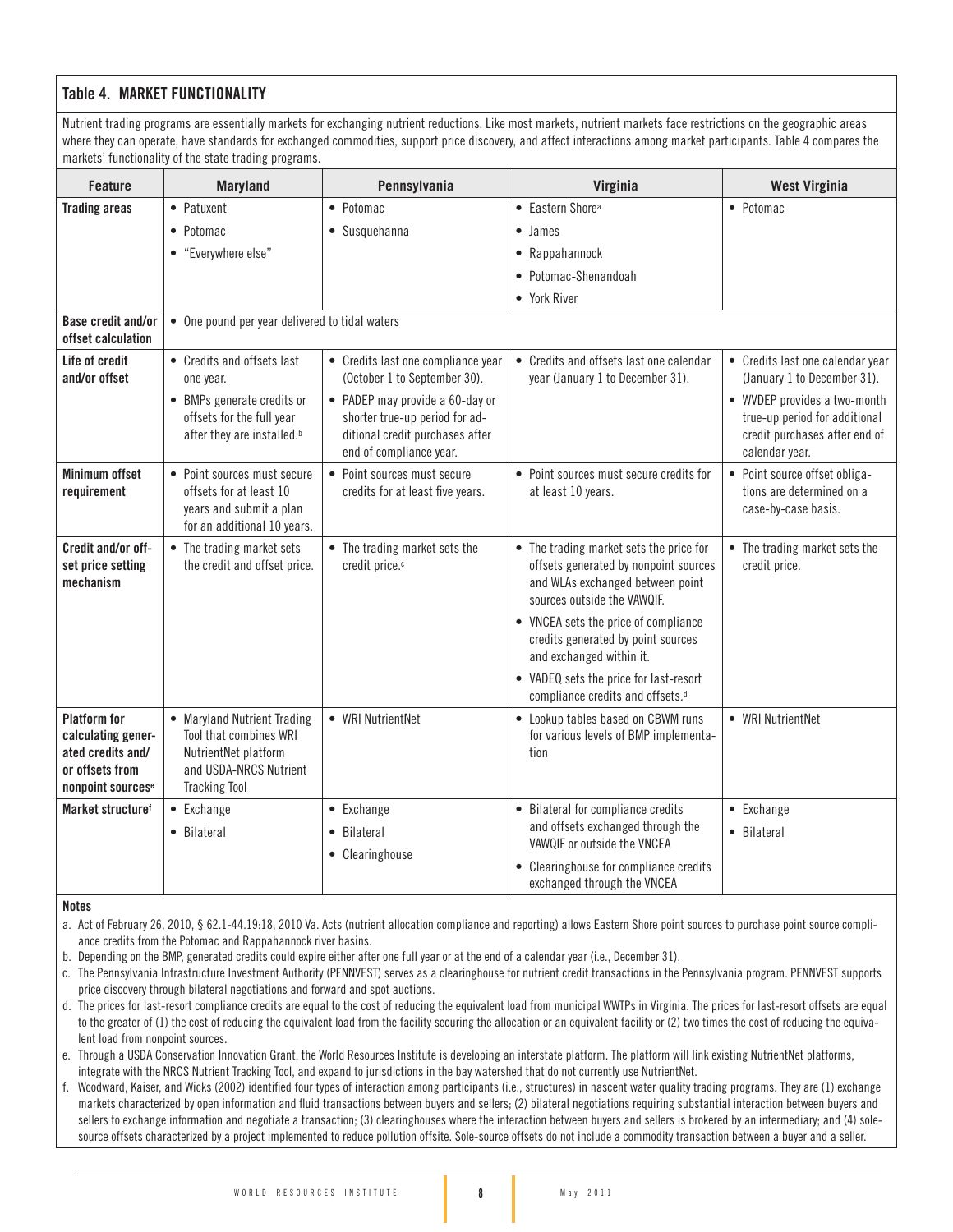#### Table 5. BASELINE REQUIREMENTS

Point sources acquire credits or offsets in a nutrient trading program to meet or maintain limits on their nutrient discharge. Therefore, the credits or offsets must demonstrate a real reduction in the amount of nutrient pollution entering Chesapeake Bay. The states take different approaches to ensuring that credits and offsets achieve additionality. Generally, the source of the credit or offset must demonstrate that it has met its own bay-related nutrient reduction requirements or goals, which we refer to here as "baseline," before generating credits or offsets for sale. Table 5 compares the nutrient reduction requirements for each state's point and nonpoint sources.

| Feature                                                                                      | <b>Maryland</b>                                                                                                                                                                                                                                                                                                                                                                                                                                                                                                                                                                                                            | Pennsylvania                                                                                                                                                                                                                                                                                                                                                                                                                                                                                                                                          | Virginia                                                                                                                                                                                                                                                                                                                                                                                                                                                    | <b>West Virginia</b>                                                                                                                                                                                                                                                                                                                                                       |
|----------------------------------------------------------------------------------------------|----------------------------------------------------------------------------------------------------------------------------------------------------------------------------------------------------------------------------------------------------------------------------------------------------------------------------------------------------------------------------------------------------------------------------------------------------------------------------------------------------------------------------------------------------------------------------------------------------------------------------|-------------------------------------------------------------------------------------------------------------------------------------------------------------------------------------------------------------------------------------------------------------------------------------------------------------------------------------------------------------------------------------------------------------------------------------------------------------------------------------------------------------------------------------------------------|-------------------------------------------------------------------------------------------------------------------------------------------------------------------------------------------------------------------------------------------------------------------------------------------------------------------------------------------------------------------------------------------------------------------------------------------------------------|----------------------------------------------------------------------------------------------------------------------------------------------------------------------------------------------------------------------------------------------------------------------------------------------------------------------------------------------------------------------------|
| <b>Basis for determining</b><br>point source baseline <sup>a</sup>                           | Facilities with design flow $\geq 0.5$ MGD<br>face a floating cap and<br>• Annual WLAs are based on concentra-<br>tions of 4 mg/L TN and 0.3 mg/L TP at<br>April 30, 2003, design flow.<br>Facilities with design flow $< 0.5$ MGD<br>receive NPDES permit limits of 6,100 lbs<br>or less TN and 457 lbs or less TP.<br>Significant industrial facilities receive<br>NPDES permit limits.                                                                                                                                                                                                                                  | • Annual WLAs are based on<br>annual average concentra-<br>tions of 6 mg/L TN and 0.8<br>mg/L TP at annual average<br>flow as of August 29, 2005.                                                                                                                                                                                                                                                                                                                                                                                                     | Concentrations for annual<br>WLAs for significant facilities<br>vary by river basin. All are at<br>2010 design flow:<br>• Eastern Shore is 4 mg/L TN<br>and 0.3 mg/L TP.<br>• Potomac River AFL is 4 mg/L<br>TN and 0.3 mg/L TP.<br>• Potomac River BFL is 3 mg/L<br>TN and 0.1 to 0.3 mg/L TP.<br>• James River is 6 mg/L TN<br>and 0.5 mg/L TP.<br>• Rappahannock River is 4<br>mg/L TN and 0.3 mg/L TP.<br>• York River is 6 mg/L TN and<br>0.4 mg/L TP. | • Annual WLAs are based<br>on annual average<br>concentrations of 5 mg/L<br>TN and 0.5 mg/L TP at<br>2010 design flow.                                                                                                                                                                                                                                                     |
| <b>Baseline for agricultural</b><br>operations                                               | Before generating credits or offsets,<br>agricultural operations must first<br>achieve their portion of the state nutrient<br>reduction goal for nonpoint agriculture<br>as defined as<br>• A per-acre annual loading rate (lbs N/<br>acre, Ibs P/acre) calculated from the<br>applicable TMDL allocations. <sup>b</sup><br>In addition, agricultural operations must<br>• Comply with all applicable regula-<br>tions.<br>• Develop and implement a current<br>nutrient management plan.<br>• Develop and implement a soil and<br>water conservation plan including,<br>if applicable, a waste management<br>system plan. | Before generating credits, agri-<br>cultural operations must first<br>• Comply with all applicable<br>regulations for nutrient<br>management, manure<br>management, and erosion<br>control.c<br>In addition, agricultural opera-<br>tions must meet a threshold<br>requirement beyond the state<br>baselined by (1) implementing<br>a 100-foot manure setback, (2)<br>implementing a 35-foot veg-<br>etative buffer, or (3) reducing<br>the farm's total nutrient bal-<br>ance by 20 percent below the<br>reductions achieved through<br>regulations. | Before generating offsets,<br>agricultural operations must<br>first fulfill their portion of the<br>state nutrient reduction goal<br>for nonpoint agriculture defined<br>as implementing the following<br>BMPs (as applicable):<br>Soil conservation plan<br>$\bullet$<br>• Nutrient management plan<br>• Cereal cover crops<br>Exclusionary livestock fenc-<br>$\bullet$<br>ing<br>• Vegetative buffers                                                    | Before generating credits,<br>agricultural operations<br>must first fulfill their por-<br>tion of the state nutrient<br>reduction goal for nonpoint<br>agriculture defined as<br>• The Tributary Strategies<br>per acre annual loading<br>rate (Ibs N/acre, Ibs P/<br>acre, Ibs S/acre) <sup>e</sup> and<br>implementation of a<br>whole-farm nutrient<br>management plan. |
| <b>Additional baseline</b><br>for nonpoint sources<br>other than agricultural<br>operationsf | • Currently not defined                                                                                                                                                                                                                                                                                                                                                                                                                                                                                                                                                                                                    | • Comply with all applicable<br>regulations                                                                                                                                                                                                                                                                                                                                                                                                                                                                                                           | • Currently not defined                                                                                                                                                                                                                                                                                                                                                                                                                                     | Before generating credits<br>on urban/mixed open lands,<br>the landowner must<br>• Achieve loadings associ-<br>ated with existing land<br>uses as of 2005 or<br>• Implement management<br>practices to comply with<br>applicable regulations.<br>In addition, forestry opera-<br>tions cannot violate timber<br>license regulations. <sup>g</sup>                          |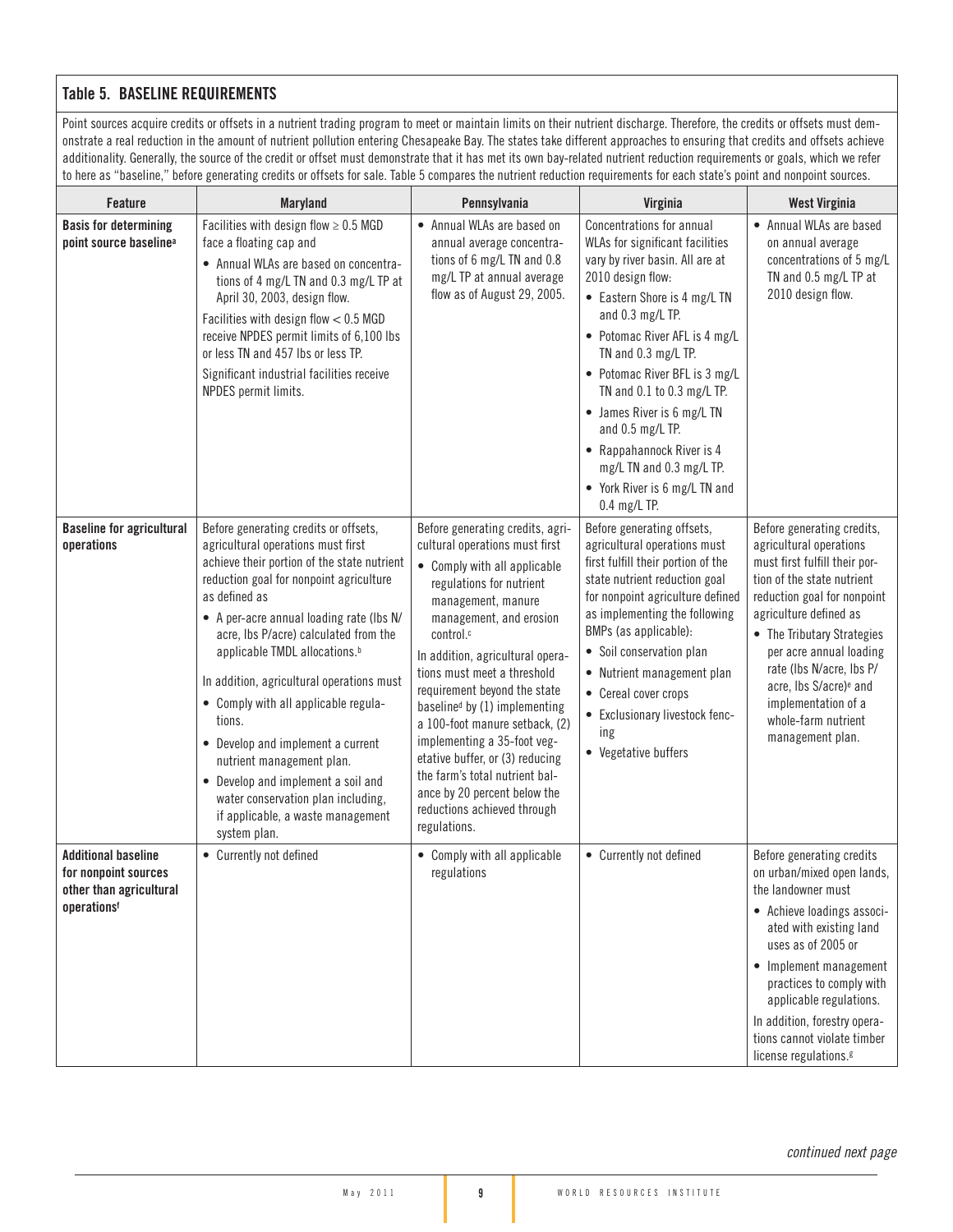#### **Baseline for MS4s**  $\cdot$  Currently not applicable, but MDE is evaluating trading program opportunities for MS4s. • Currently not established.  $\bullet$  Currently not established, but VADEQ retains authority to approve MS4 trades on a case-by-case basis. • MS4s must achieve MEP compliance with their NPDES permits before trading. Table 5. BASELINE REQUIREMENTS *(continued)* Feature | Maryland | Pennsylvania | Virginia | West Virginia

Notes

a. The actual baseline is the permitted annual load of an individual facility. Facilities must discharge less than their permitted annual load in order to generate credits or offsets.

b. Baseline requirements are calculated as a per-acre annual loading rate based on the TMDL goals for cropland in the watershed where the credits are generated.

- c. The applicable regulations could include 25 Pa. Code §§ 83.201 through 83.491 regarding nutrient management plans, manure storage facilities, and financial assistance and incentives to develop nutrient management plans; 25 Pa. Code § 91.36 establishing pollution control and prevention requirements for animal manure storage facilities, liquid manure application, and pollutant discharge; 25 Pa. Code § 92a.29 establishing the permitting process for concentrated animal feeding operations (CAFOs), including having a nutrient management plan; or 25 Pa. Code §§ 102.1 through 102.8 regarding erosion and sediment control.
- d. Pennsylvania defines the baseline as the applicable regulations. After an agricultural operation meets the baseline, it must meet the threshold requirements before it can implement BMPs to generate credits.
- e. The per-acre annual loading rate is based on the edge-of-field nutrient load goal for the specific land use (e.g., high and low till, hay, pasture, and manure) in the relevant CBWM segment. The per-acre annual loading rate is subject to change based on TMDL allocations.
- f. The category includes forests, fallow, and vacant lands.
- g. W. Va. Code § 19-1B-5 establishes conditions for revoking timber licenses from operators that fail to protect life and/or prevent soil erosion and water pollution.

#### Table 6. TRADING RATIOS

State programs contain trading ratios that discount each pound of nutrient eligible for exchange in the market. The ratios exist to protect market participants and improve water quality. Ratios are expressed as percentages when they indicate less than one full credit or offset value. Alternatively, numeric ratios (e.g., 2:1, 1:1) are used when trading partners must buy or sell more than one full credit or offset value. Table 6 lists the five trading ratios used in some or all of the existing state programs: edge-of-segment ratios, delivery ratios, retirement ratios, reserve ratios, and uncertainty ratios (see the definitions for more information on trading ratios).

| Feature                 | Maryland                                                                                                               | Pennsylvania                                                      | Virginia                                                                          | West Virginia                                                                                                                                        |
|-------------------------|------------------------------------------------------------------------------------------------------------------------|-------------------------------------------------------------------|-----------------------------------------------------------------------------------|------------------------------------------------------------------------------------------------------------------------------------------------------|
| <b>Delivery ratio</b>   | • The CBWM provides each trading program's delivery ratio.                                                             |                                                                   |                                                                                   |                                                                                                                                                      |
| Edge-of-segment ratio   |                                                                                                                        | • The CBWM provides each trading program's edge-of-segment ratio. |                                                                                   |                                                                                                                                                      |
| Reserve ratio           | • None                                                                                                                 | • 10 percent for all certified<br>credits                         | • None                                                                            | • 10 percent for credits gener-<br>ated by point sources<br>• 20 percent for credits gener-<br>ated by nonpoint sources,<br>MS4s, and septic hookups |
| <b>Retirement ratio</b> | • 5 percent for credits gener-<br>ated by point sources<br>• 10 percent for credits gener-<br>ated by nonpoint sources | • None                                                            | • None                                                                            | • None                                                                                                                                               |
| Uncertainty ratio       | $\bullet \geq 10$ percent for credits gen-<br>erated by nonpoint sources<br>using BMPs not approved by<br>the CBP      | • None                                                            | • 100 percent for offsets gen-<br>erated by nonpoint sources<br>(i.e., 2:1 ratio) | $\bullet$ $\geq$ 10 percent for credits gen-<br>erated by nonpoint sources<br>using BMPs not approved by<br>the CBP                                  |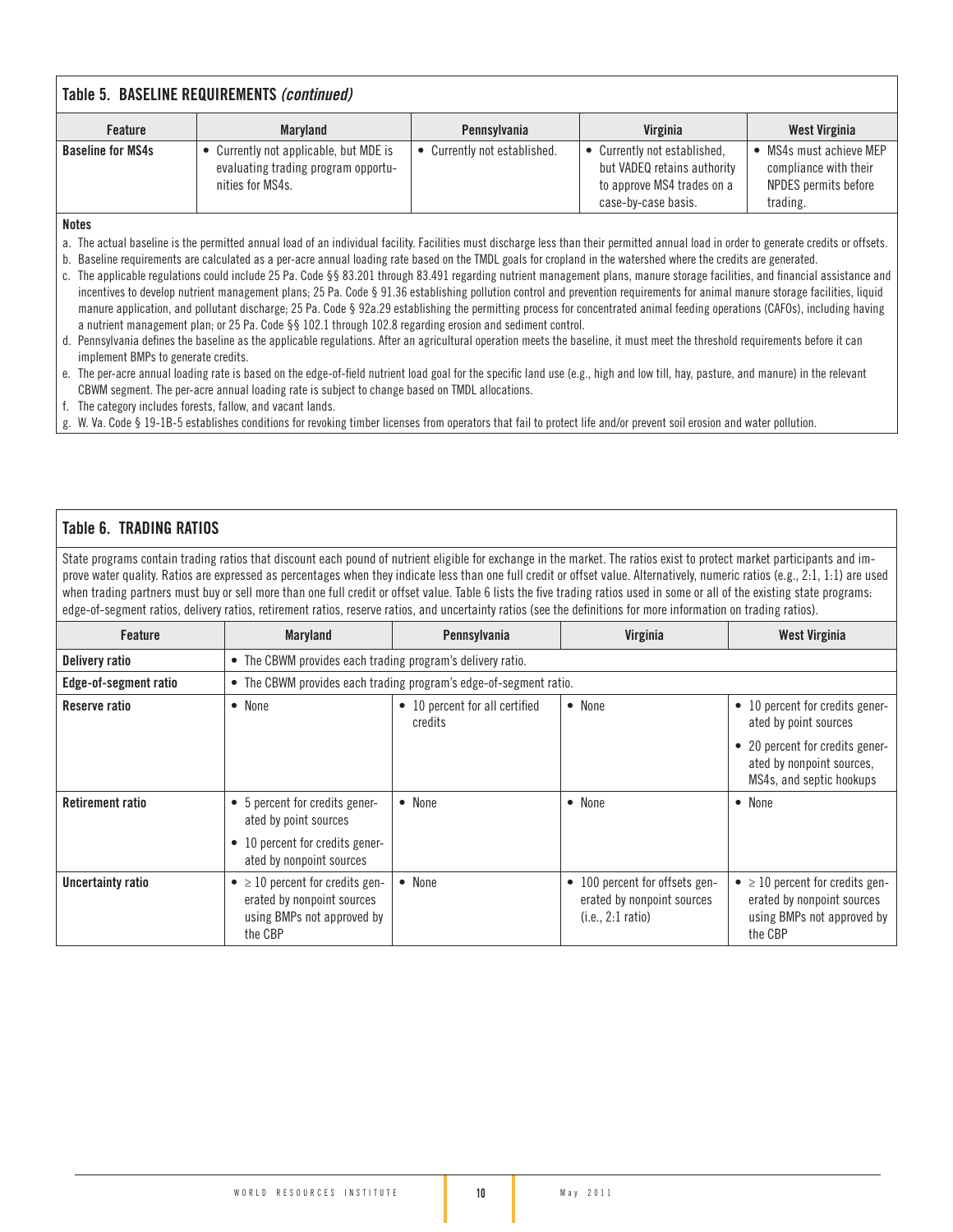#### Table 7. CREDIT OR OFFSET RESTRICTIONS

State programs restrict trading behavior that could undermine other policy goals. Since policy goals vary from state to state, these restrictions differ as well. For example, some states do not allow best management practices (BMPs) financed through cost-share funding to generate credits or offsets based on the assumption that the available funding is sufficient to implement the practice. Other states have taken the position that cost-share funding provides an additional incentive beyond the revenue from credit sales for farmers to implement BMPs. Hence, more BMPs will be implemented. Table 7 shows the restrictions on credit or offset generation in each state program.

| Feature                                                                             | <b>Maryland</b>                                                                                                                                                                                                                                                                                                                  | Pennsylvania                                                                                                                                                                                          | Virginia                                                                                                                           | <b>West Virginia</b>                                                                                                           |
|-------------------------------------------------------------------------------------|----------------------------------------------------------------------------------------------------------------------------------------------------------------------------------------------------------------------------------------------------------------------------------------------------------------------------------|-------------------------------------------------------------------------------------------------------------------------------------------------------------------------------------------------------|------------------------------------------------------------------------------------------------------------------------------------|--------------------------------------------------------------------------------------------------------------------------------|
| <b>Credit for BMPs financed</b><br>through state and/or federal<br>cost-share funds | • Cost-shared BMPs are not<br>eligible to generate credits<br>or offsets. <sup>a</sup><br>• Cost-shared BMPs may<br>be used to meet baseline<br>requirements.                                                                                                                                                                    | • Cost-shared BMPs are<br>eligible to generate credits<br>unless the cost-share<br>agency places restrictions<br>on the funds.<br>• Cost-shared BMPs may<br>be used to meet baseline<br>requirements. | • Cost-shared BMPs are not<br>eligible to generate offsets.<br>• Cost-shared BMPs may<br>be used to meet baseline<br>requirements. | • Cost-shared BMPs are<br>eligible to generate credits.<br>• Cost-shared BMPs may<br>be used to meet baseline<br>requirements. |
| <b>Farmland preservation</b><br>measures                                            | • Credits or offsets will not be<br>approved for idling whole<br>or substantial portions of<br>farms.<br>• Credits or offsets cannot be<br>generated when farmland is<br>converted to new develop-<br>ment.<br>• Credits or offsets may<br>be approved for land use<br>conversions to other types of<br>agricultural operations. | Credits will not be approved<br>for idling whole or substan-<br>tial portions of farms.                                                                                                               | • None                                                                                                                             | • Credits cannot be generated<br>when farmland is converted<br>to other land uses.                                             |
| <b>Note</b>                                                                         |                                                                                                                                                                                                                                                                                                                                  |                                                                                                                                                                                                       |                                                                                                                                    |                                                                                                                                |

a. Cost-shared BMPs may be allowed to generate credits once contracts covering their implementation and maintenance have expired.

#### Table 8. CERTIFICATION AND VERIFICATION PROCESSES

Credit or offset purchases help states achieve their clean water goals. For this reason, reported reductions (i.e., generated credits and offsets) must actually improve water quality. The authorizing documents (i.e., statutes, regulations) for each state program detail the processes of certifying credits and offsets and verifying the BMPs and actions used to produce them. Table 8 summarizes the certification and verification processes for credits and offsets generated under each state program and the methods used to verify the program's success.

| <b>Feature</b>                                                             | Maryland                                                                                                     | Pennsylvania                                                                                                                     | Virginia                                                                                                     | West Virginia                                                                                              |
|----------------------------------------------------------------------------|--------------------------------------------------------------------------------------------------------------|----------------------------------------------------------------------------------------------------------------------------------|--------------------------------------------------------------------------------------------------------------|------------------------------------------------------------------------------------------------------------|
| Agency responsible for<br>credit and/or offset<br>certification            | $\bullet$ MDA <sup>a</sup><br>$\bullet$ MDFb                                                                 | • PADEP                                                                                                                          | VADEQ                                                                                                        | • WVDEP                                                                                                    |
| Project status before<br>certification and verifi-<br>cation are conducted | • Projects that are proposed<br>may be certified.<br>• Project must be implement-<br>ed before verification. | • Projects that are proposed<br>may be certified.<br>• Project must be implement-<br>ed before verification and<br>registration. | • Projects that are proposed<br>may be certified.<br>• Project must be implement-<br>ed before verification. | • Projects that are proposed may be<br>certified.<br>• Project must be implemented<br>before verification. |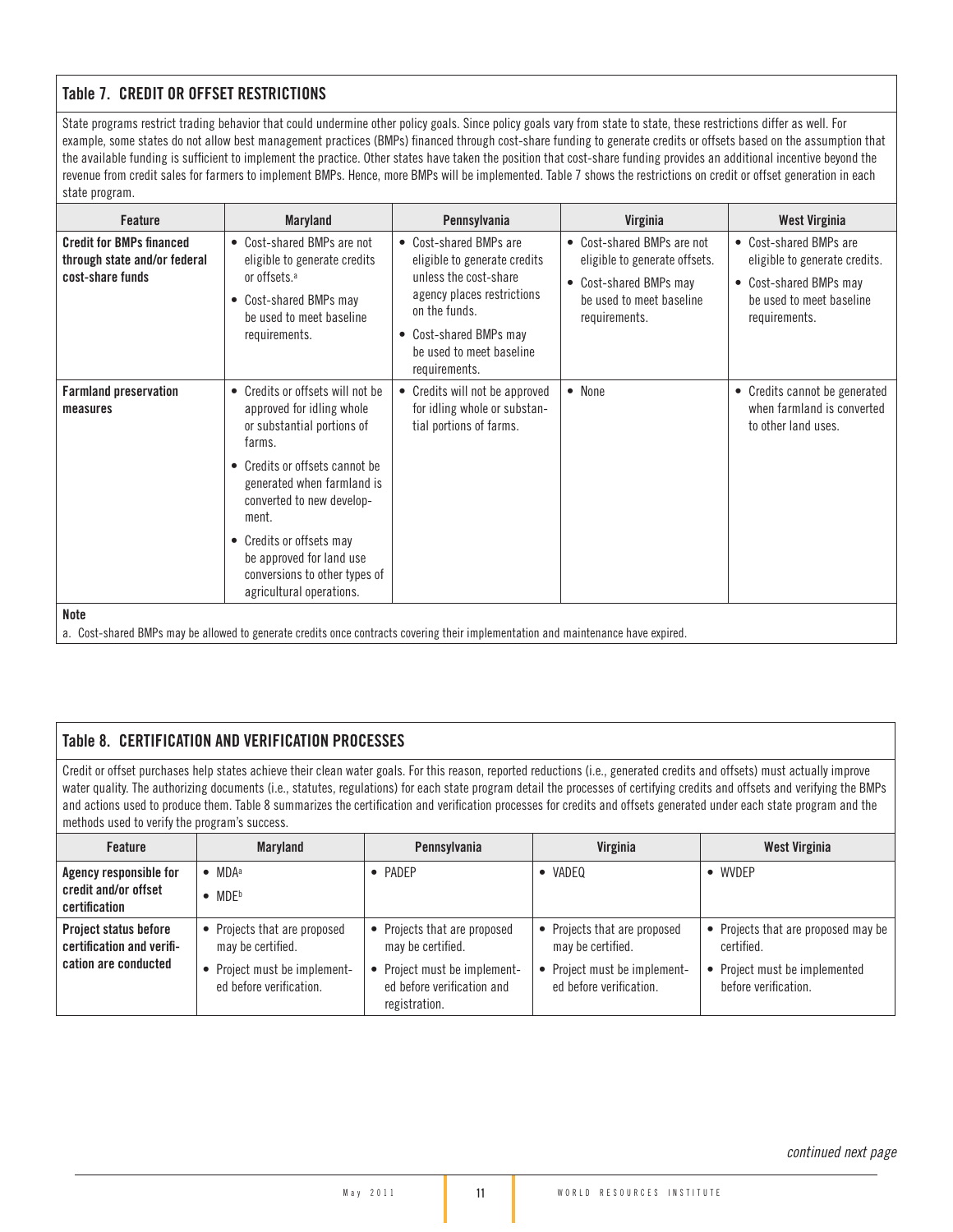| Table 8. CERTIFICATION AND VERIFICATION PROCESSES (continued) |                                                                                                                                                                                                                                                                                                                                                                                                                                               |                                                                                                                                                                                                                                                                                                                                                                                                                                                                                                                                                                                                                  |                                                                                                                                                                                                                                                                                                                                                                                                                                                                                       |                                                                                                                                                                                                                                                                                                                                                                                                                                                                                                                                                                                                                                                                                                                                                    |  |  |
|---------------------------------------------------------------|-----------------------------------------------------------------------------------------------------------------------------------------------------------------------------------------------------------------------------------------------------------------------------------------------------------------------------------------------------------------------------------------------------------------------------------------------|------------------------------------------------------------------------------------------------------------------------------------------------------------------------------------------------------------------------------------------------------------------------------------------------------------------------------------------------------------------------------------------------------------------------------------------------------------------------------------------------------------------------------------------------------------------------------------------------------------------|---------------------------------------------------------------------------------------------------------------------------------------------------------------------------------------------------------------------------------------------------------------------------------------------------------------------------------------------------------------------------------------------------------------------------------------------------------------------------------------|----------------------------------------------------------------------------------------------------------------------------------------------------------------------------------------------------------------------------------------------------------------------------------------------------------------------------------------------------------------------------------------------------------------------------------------------------------------------------------------------------------------------------------------------------------------------------------------------------------------------------------------------------------------------------------------------------------------------------------------------------|--|--|
| <b>Feature</b>                                                | <b>Maryland</b>                                                                                                                                                                                                                                                                                                                                                                                                                               | Pennsylvania                                                                                                                                                                                                                                                                                                                                                                                                                                                                                                                                                                                                     | Virginia                                                                                                                                                                                                                                                                                                                                                                                                                                                                              | <b>West Virginia</b>                                                                                                                                                                                                                                                                                                                                                                                                                                                                                                                                                                                                                                                                                                                               |  |  |
| General credit and/or<br>offset certification                 | • Applicants prepare and sub-<br>mit a Maryland Agricultural<br><b>Nutrient Credit Certification</b><br>form explaining how their<br>project meets the trading<br>policy's requirements.<br>• MDA reviews the project<br>baseline and proposal for<br>complying with the trading<br>policy.<br>• MDA can require additional<br>documentation, an on-site<br>inspection, and/or other<br>information before certifying<br>credits and offsets. | • Applicants prepare and sub-<br>mit certification requests.<br>• PADEP staff members and<br>other experts review certifi-<br>cation requests.<br>• PADEP certifies credits for<br>certification requests that<br>comply with the nutrient<br>trading regulation and do<br>not need further clarifica-<br>tion.                                                                                                                                                                                                                                                                                                  | • Applicants plan and imple-<br>ment projects.<br>• VADCR and VADEQ staff<br>members review project<br>proposals.c<br>• VADEQ certifies offsets<br>for project proposals that<br>include required information<br>and comply with program<br>requirements.<br>• Approved projects are<br>certified annually by the<br>applicant.<br>• Point sources report to<br>VADEQ on trades before Feb-<br>ruary 1 of the year following<br>the calendar year in which<br>offsets were generated. | • Applicants prepare and submit<br>project proposals.<br>• Technical experts approved by<br>WVDEP review the proposal for<br>compliance with the trading guid-<br>ance.<br>• WVDEP responds in writing to the<br>applicant with its determination.                                                                                                                                                                                                                                                                                                                                                                                                                                                                                                 |  |  |
| General credit and/or<br>offset verification                  | • Trading contracts require<br>provisions for annual verifi-<br>cation and reporting.<br>• Third parties <sup>d</sup> inspect an-<br>nual BMPs twice per year.<br>• Third parties <sup>d</sup> inspect struc-<br>tural BMPs once per year.<br>• MDA performs annual spot<br>checks on a minimum of 10<br>percent of all agricultural<br>projects.<br>• Baseline, operation, and<br>maintenance requirements<br>are verified annually.         | • Certification requests must<br>include a plan to verify<br>nutrient and/or sediment<br>reductions annually.<br>• Types of verification depend<br>on the pollutant reduction<br>activity.<br>• Verification may occur at any<br>time during the life of the<br>credit.<br>• Verification must demon-<br>strate that the pollutant<br>reduction activity has been<br>implemented and that<br>other requirements, such as<br>baseline and threshold, have<br>been met.<br>• PADEP may conduct other<br>verification activities, such<br>as monitoring and conduct-<br>ing inspections and compli-<br>ance audits. | • Nutrient reduction certificate<br>and point source reports de-<br>scribe how project complies<br>with trading regulations.<br>• Types of verification depend<br>on the individual project<br>proposal.<br>• Verification may occur at any<br>time.                                                                                                                                                                                                                                  | • Project proposals must include a<br>credit sale or purchase agree-<br>ment with a plan for a third party<br>to verify annual nutrient and/or<br>sediment reductions.<br>• Types of verification depend on<br>the individual project proposal.<br>• Verification may occur at any time<br>during the life of the credit.<br>• Third parties that meet qualifica-<br>tion criteria outlined in the trad-<br>ing guidance may complete the<br>required inspection.<br>• WVDEP, a Soil Conservation Dis-<br>trict, or a WVDEP-approved entity<br>reviews the plans required by law<br>and regulation. <sup>d</sup><br>• WVDEP, a delegated entity, the ap-<br>plicant, or a combination thereof<br>ensures compliance with baseline<br>requirements. |  |  |
| Verification of program's<br><b>success</b>                   | • Water quality monitoring                                                                                                                                                                                                                                                                                                                                                                                                                    | • Water quality monitoring                                                                                                                                                                                                                                                                                                                                                                                                                                                                                                                                                                                       | • VADEQ has statutory respon-<br>sibility to audit program.                                                                                                                                                                                                                                                                                                                                                                                                                           | • Water quality monitoring and<br>modeling are based on account-<br>ing of verified BMP applications.                                                                                                                                                                                                                                                                                                                                                                                                                                                                                                                                                                                                                                              |  |  |

Notes

a. MDA certifies credits generated by nonpoint sources.

b. MDE certifies credits generated through septic hookups or upgrades to nonsignificant point sources.

c. Nonpoint source offsets must be acquired through a public or private entity acting on behalf of the landowner.

d. Third parties may include Certified Crop Advisers, Maryland Professional Engineers, USDA-NRCS Technical Service Providers, or Soil Conservation Districts.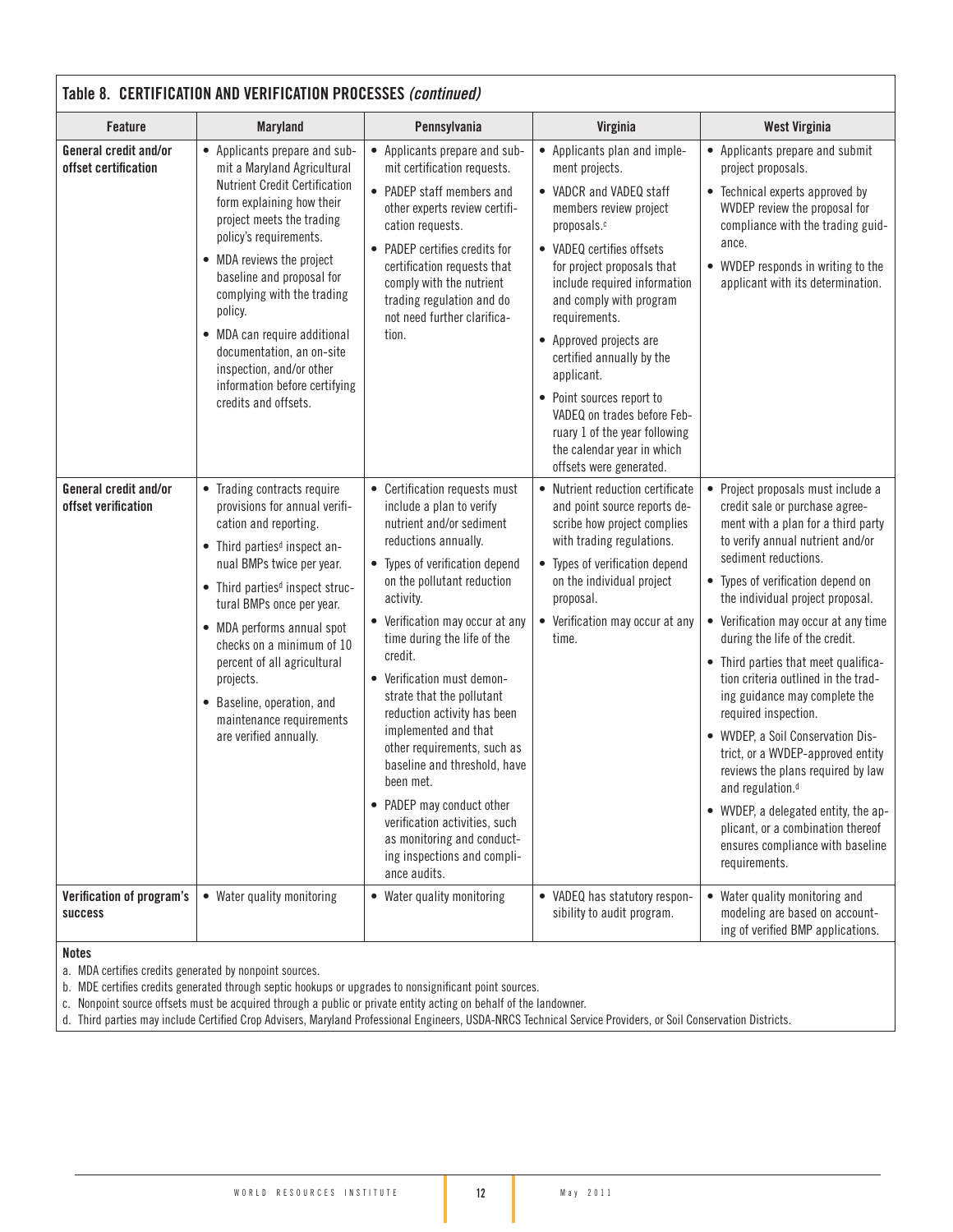#### Table 9. SEPTIC HOOKUP PROVISIONS

Several states encourage wastewater treatment plants (WWTPs) to connect on-site sewage disposal systems (OSDS) or stand-alone septic systems to their public sewer systems. Septic systems emit nitrogen that migrates into ground and surface waters and eventually into tributaries entering Chesapeake Bay. When septic systems are connected to a WWTP, the utility receives an increase in its waste load allocation (WLA). Several trading programs allow these WWTPs to sell part of the increased WLA as credits. If the WWTPs choose to do so, the WLA would be subject to several criteria of each state's trading programs (e.g., trading ratios, certification and verification processes).

| <b>Feature</b>                     | <b>Maryland</b>                                                                                                                                                                                                                                                                                                                  | Pennsylvania                                                                                                                           | Virginia                                                 | West Virginia                                                                                                                                                                                     |
|------------------------------------|----------------------------------------------------------------------------------------------------------------------------------------------------------------------------------------------------------------------------------------------------------------------------------------------------------------------------------|----------------------------------------------------------------------------------------------------------------------------------------|----------------------------------------------------------|---------------------------------------------------------------------------------------------------------------------------------------------------------------------------------------------------|
| WLA increase for<br>septic hookups | • OSDS in critical areas generate 12.2<br>Ibs TN per year.<br>• OSDS within 1,000 feet of perennial<br>waters generate 7.5 lbs TN per year.<br>• OSDS not located in critical areas or<br>within 1,000 feet of perennial waters<br>generate 4.6 lbs TN per year.<br>• Commercial OSDS are considered on a<br>case-by-case basis. | Increased point source loads<br>can be offset by the equiva-<br>lent of a 25 pound TN reduc-<br>tion from on-lot systems. <sup>a</sup> | Septic hookups are evaluated<br>on a case-by-case basis. | • Failed systems generate 9.5<br>Ibs of TN per capita per year.<br>• Functioning systems gener-<br>ate 5.7 lbs of TN per capita<br>per year minus the discharge<br>level of the receiving system. |

Note

a. To calculate the equivalent, a point source divides the design flow (in MGD) by 262.5 and multiplies the quotient by 25. The result, in pounds per year, can be used to offset an increased point source TN load.

#### Table 10. COMPLIANCE AND ENFORCEMENT PROVISIONS

Credits and offset purchases are a compliance service to point sources. When credits or offsets fail to be generated, the point source is responsible for complying with the provisions of its National Pollutant Discharge Elimination System permit. For this reason, point sources are likely to require contractual agreements when they purchase credits or offsets. States and third parties that broker trading agreements may also take action to mitigate participating point sources' noncompliance. Table 10 lists the compliance and enforcement provisions in each state program.

| <b>Feature</b>                                                   | <b>Maryland</b>                                                                                                                                                                                                                                                                                                                                                                                                                                                                                                                                     | Pennsylvania                                                                                                                                                                                                  | Virginia                                                                                                                                                                                                         | West Virginia                                                                                                                                                                                                                                                                                                                                                                                                |
|------------------------------------------------------------------|-----------------------------------------------------------------------------------------------------------------------------------------------------------------------------------------------------------------------------------------------------------------------------------------------------------------------------------------------------------------------------------------------------------------------------------------------------------------------------------------------------------------------------------------------------|---------------------------------------------------------------------------------------------------------------------------------------------------------------------------------------------------------------|------------------------------------------------------------------------------------------------------------------------------------------------------------------------------------------------------------------|--------------------------------------------------------------------------------------------------------------------------------------------------------------------------------------------------------------------------------------------------------------------------------------------------------------------------------------------------------------------------------------------------------------|
| Agency responsible<br>for enforcement of<br><b>NPDES permits</b> | $\bullet$ MDE                                                                                                                                                                                                                                                                                                                                                                                                                                                                                                                                       | • PADEP                                                                                                                                                                                                       | • VADEQ                                                                                                                                                                                                          | • WVDEP                                                                                                                                                                                                                                                                                                                                                                                                      |
| Liability for credit<br>and/or offset imple-<br>mentation        | • Permit holders retain liability for<br>compliance with NPDES permits.<br>• Credit and offsets transactions must<br>have a legally enforceable contract.<br>• Contracts between credit generators<br>and users must include provisions<br>for violation of terms.<br>• Contracts between credit generators<br>and aggregators must include provi-<br>sions for violation of terms.<br>• Trading policies suggest contract<br>elements.<br>• Trading policies suggest that ag-<br>gregators self-insure by maintaining<br>large credit inventories. | • Permit holders retain li-<br>ability for compliance with<br>NPDES permits.<br>• Credit transactions must<br>have a legally enforceable<br>contract that addresses<br>requirements of Section<br>$98.6(e)$ . | • Point sources retain<br>liability for compliance<br>with VPDES permits.<br>• Contracts are at discre-<br>tion of offset generators,<br>brokers, and/or permit<br>holders, with no involve-<br>ment from VADEQ. | • Permit holders retain liability for<br>compliance with NPDES permits.<br>• Project proposals must include<br>a credit sale or purchase agree-<br>ment.<br>• When used to negotiate a sale,<br>brokers are responsible for ensur-<br>ing that credit supplier complies<br>with purchase agreement.<br>• WVDEP may decertify credits<br>from a supplier that fails to com-<br>ply with a purchase agreement. |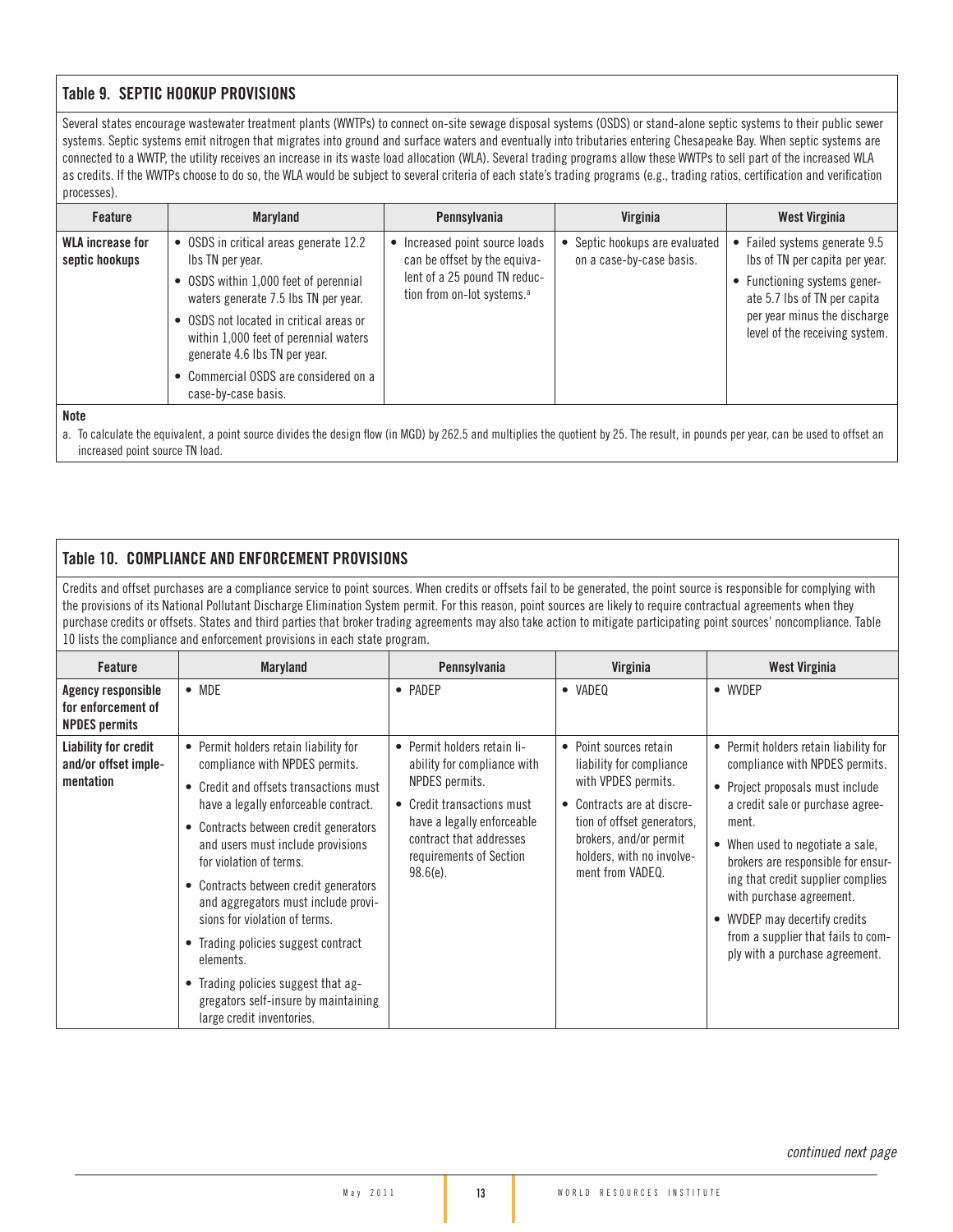| Table 10. COMPLIANCE AND ENFORCEMENT PROVISIONS (continued)              |                                                                                                                                                                                     |                                                                                                                                                                                                      |                                                                                 |                                                                              |  |
|--------------------------------------------------------------------------|-------------------------------------------------------------------------------------------------------------------------------------------------------------------------------------|------------------------------------------------------------------------------------------------------------------------------------------------------------------------------------------------------|---------------------------------------------------------------------------------|------------------------------------------------------------------------------|--|
| <b>Feature</b>                                                           | <b>Maryland</b>                                                                                                                                                                     | Pennsylvania                                                                                                                                                                                         | Virginia                                                                        | West Virginia                                                                |  |
| <b>Compliance period</b><br>for NPDES permits                            | • Compliance period spans 12 months<br>from issue date.<br>Requirements for 10-year offset<br>purchases and additional 10-year<br>offset plans ensure point source's<br>compliance. | Compliance period spans<br>٠<br>one compliance year (Octo-<br>ber 1 to September 30).                                                                                                                | • Compliance period spans<br>one calendar year (Janu-<br>ary 1 to December 31). | Compliance period spans 12<br>months beginning one month<br>from issue date. |  |
| Point source sanc-<br>tion for noncompli-<br>ance with offset<br>program | • MDE may undertake standard non-<br>compliance action.                                                                                                                             | PADEP may undertake stan-<br>٠<br>dard noncompliance action.<br>PADEP may avoid non-<br>compliance situations by<br>allowing permit holders to<br>acquire credits after compli-<br>ance period ends. | • VADEQ may undertake<br>standard noncompliance<br>action.                      | WVDEP may undertake standard<br>noncompliance action.                        |  |

#### Table 11. RISK MANAGEMENT PROVISIONS

States generally expect point sources to take action to mitigate their own liability when credits or offsets that they planned to purchase are not generated. In some circumstances (e.g., natural disasters, reporting errors), however, the states provide risk management services. Risk management also helps increase market volume by attracting cautious market participants. Table 11 summarizes each state program's risk management provisions. **Feature**

| Feature                    | <b>Maryland</b>                                 | Pennsylvania                                                                                                                                                                                                                                                                          | Virginia                                                                                                      | West Virginia                                                                                                                                                                                                            |
|----------------------------|-------------------------------------------------|---------------------------------------------------------------------------------------------------------------------------------------------------------------------------------------------------------------------------------------------------------------------------------------|---------------------------------------------------------------------------------------------------------------|--------------------------------------------------------------------------------------------------------------------------------------------------------------------------------------------------------------------------|
| Risk management strategies | Contract provisions dictate<br>risk management. | Reserve ratio capitalizes<br>credit reserve pool.<br>• Permit holder may be<br>granted credits through<br>reserve pool if uncontrollable<br>or unforeseeable circum-<br>stances such as extreme<br>weather conditions causes<br>pollutant reduction activity<br>to fail. <sup>a</sup> | VAWQIF serves as a creditor<br>of last resort for point<br>sources that fail to acquire<br>credits elsewhere. | Reserve ratio capitalizes<br>credit reserve pool.<br>• Permit holder may be al-<br>lowed to obtain credits from<br>the credit reserve pool if<br>natural disaster or unfore-<br>seen circumstance causes<br>BMP to fail. |

#### Note

a. PADEP will grant credits if it receives timely notice of failure, deems that the failure is not due to negligence or willingness by the permit holder, replacement credits are available, and credits comply with the trading program's rules.

#### Table 12. REGISTRY VEHICLES AND OVERSIGHT AGENCIES

State programs promote market activity by posting eligible credits and offsets to a registry to which buyers may refer when seeking credits or offsets. Registries also provide transparency and enable transactions to be tracked. Most states use the registry provided in NutrientNet, an online tool that includes a marketplace function in which buyers and sellers can negotiate trades and that also provides credit calculation tools for farmers. Table 12 lists the registries and state agencies that oversee them.

| <b>Feature</b>               | <b>Maryland</b> | Pennsylvania | Virginia             | <b>West Virginia</b> |
|------------------------------|-----------------|--------------|----------------------|----------------------|
| Type of registry             | NutrientNet     | NutrientNet  | <b>VPDES</b> permits | NutrientNet          |
|                              |                 |              | VADEQ records        |                      |
| Agency in charge of registry | MDA/MDE         | PADEP        | VADEQ                | WVDEP                |